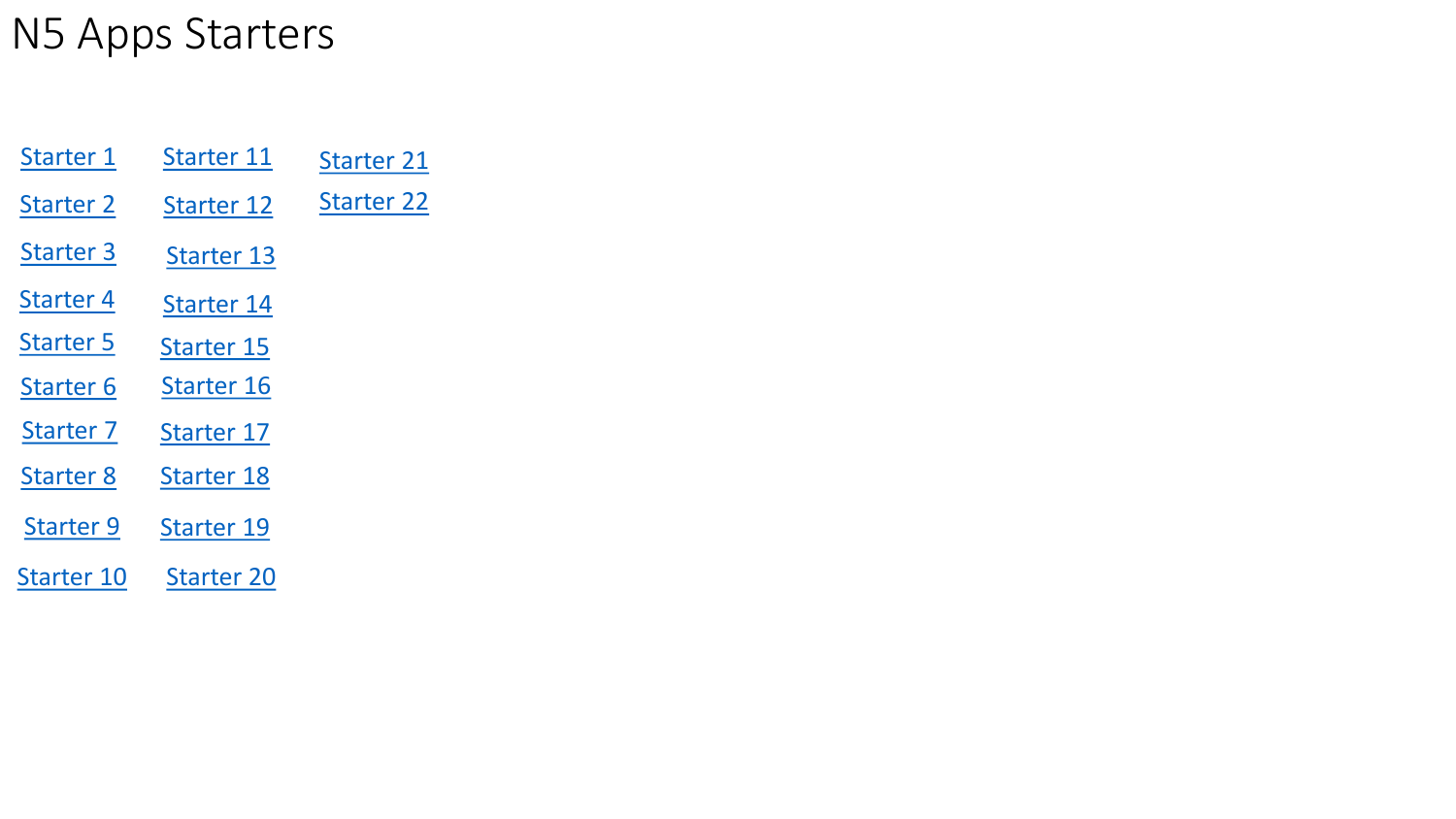<span id="page-1-0"></span>



$$
Q2a) -4x -8
$$
 b)  $-11 - (-3)$ 

Q3. If one book costs £10.99. What is the price of 3 books?

Q4. If 8 pens cost £6.60. What is the cost of one pen? (to the nearest penny)

Q5. Round each of the following to 2 decimal places a) 3.276 b) 0.881 c) 11.818 d)11.999

Q6. Round each of the following to 3 significant figures a) 89562 b) 2.517 c) 0.0007621 d)0.509945 [answers](#page-2-0) [home](#page-0-0)



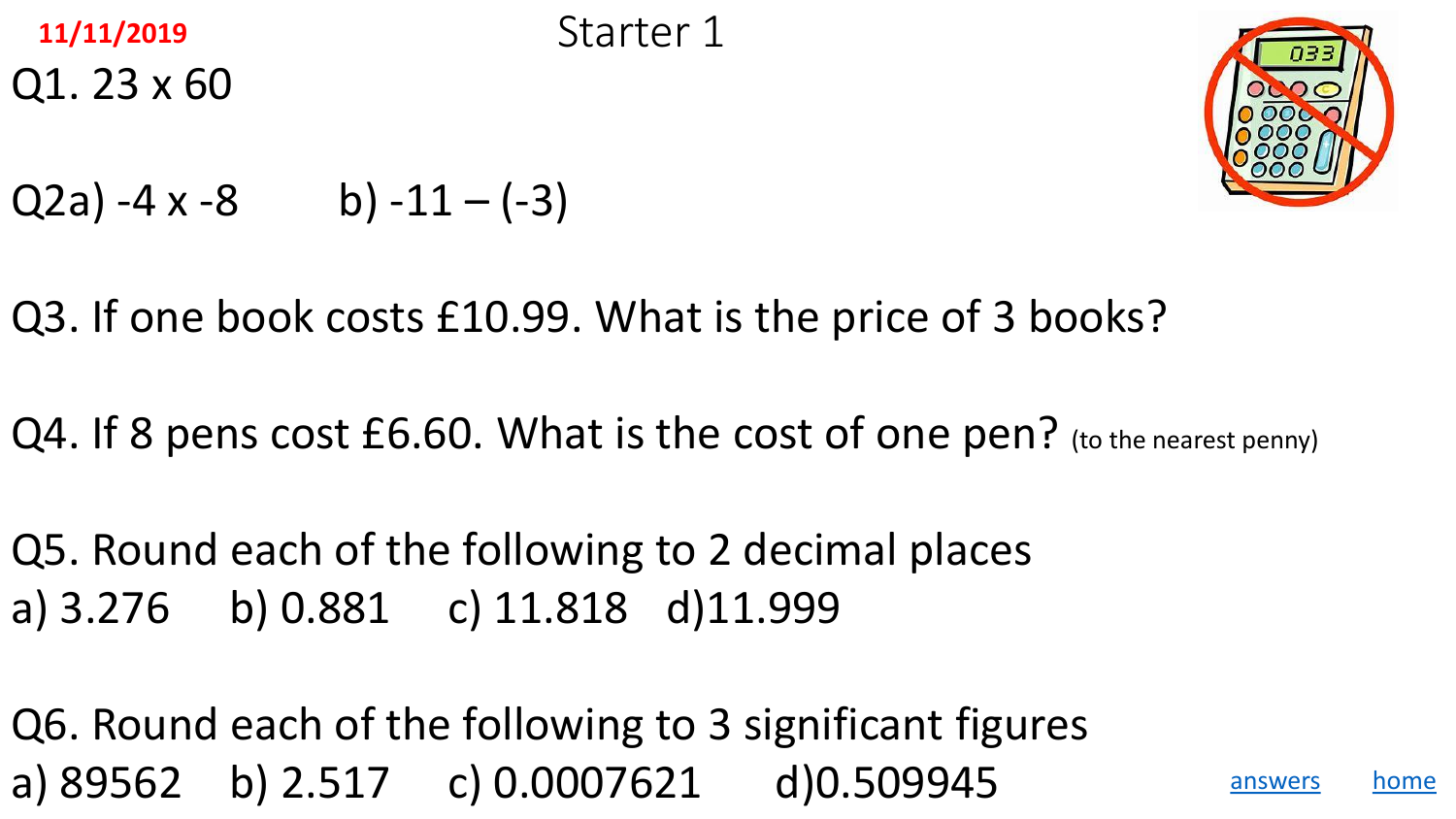<span id="page-2-0"></span>

Starter 1 Answers **11/11/2019**

- Q1. 1380
- Q2a) 32 b) -8
- Q3. £32.97
- Q4. 83p
- Q5. a) 3.28 b) 0.88 c) 11.82 d)12.00

Q6. a) 89600 b) 2.52 c) 0.000762 d)0.510



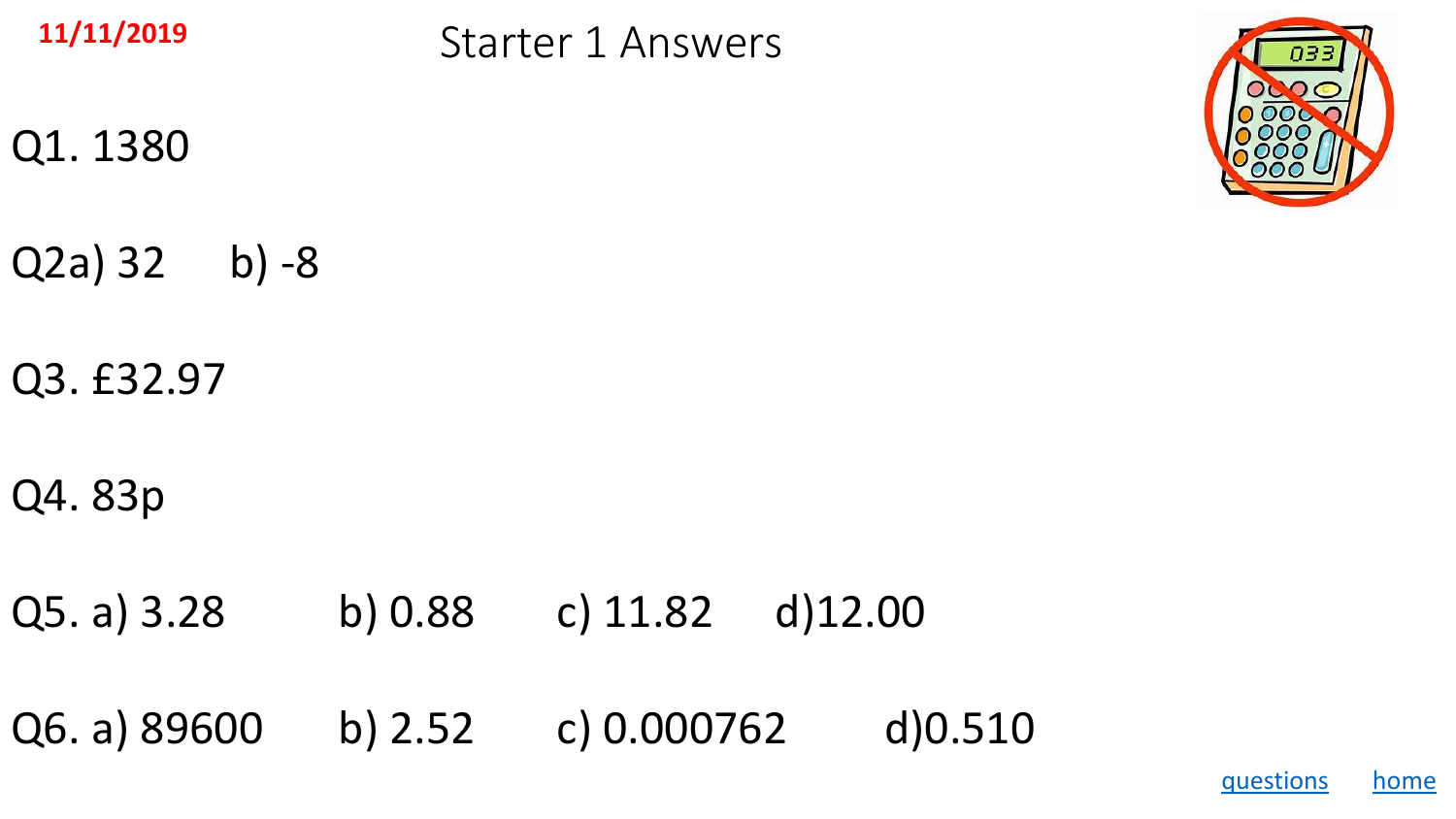<span id="page-3-0"></span>



- $Q2a) -9 \times 5$  b)  $8 (-8)$
- Q3. If it costs £1.99 for a notebook, how much change would I get from a tenner if I bought 4?
- Q4. Simplify the following ratios a) 22:11 b) 14:6 c) 18:32 d) 99:12 e) 42:84
- Q5. If 3 rubbers cost 87p, what is the cost of 18 rubbers?
- Q6. If 5 tables cost £80, what is the cost of 4 tables? And [answers](#page-4-0) a [home](#page-0-0)



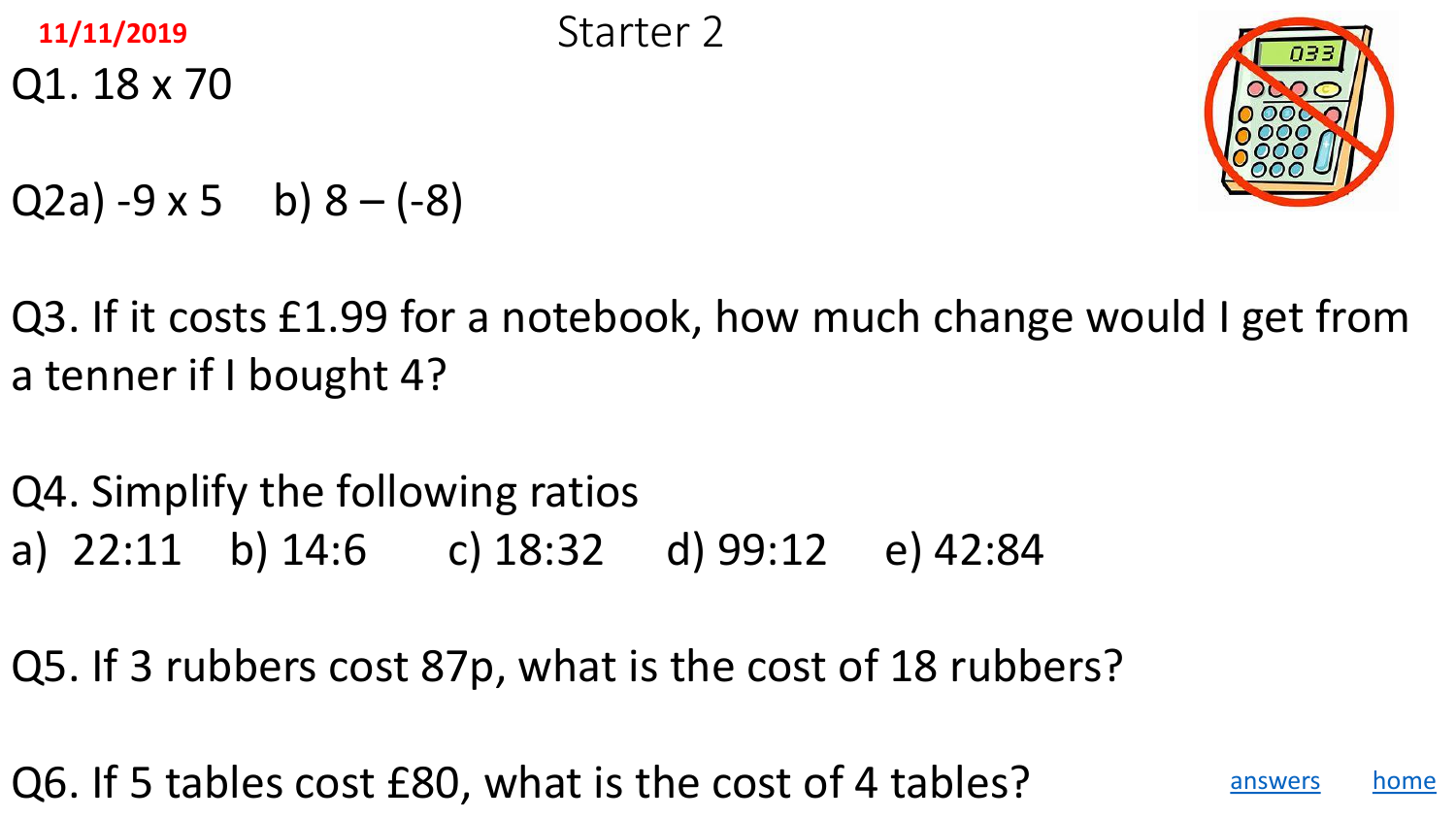<span id="page-4-0"></span>

Starter 2 Answers **11/11/2019**

- Q1. 1260
- Q2a) -45 b) 16
- Q3. £2.04
- Q4a) 2:1 b) 7:3 c) 9:16 d) 33:4 e) 1:2
- Q5. £5.22
- Q6. £64



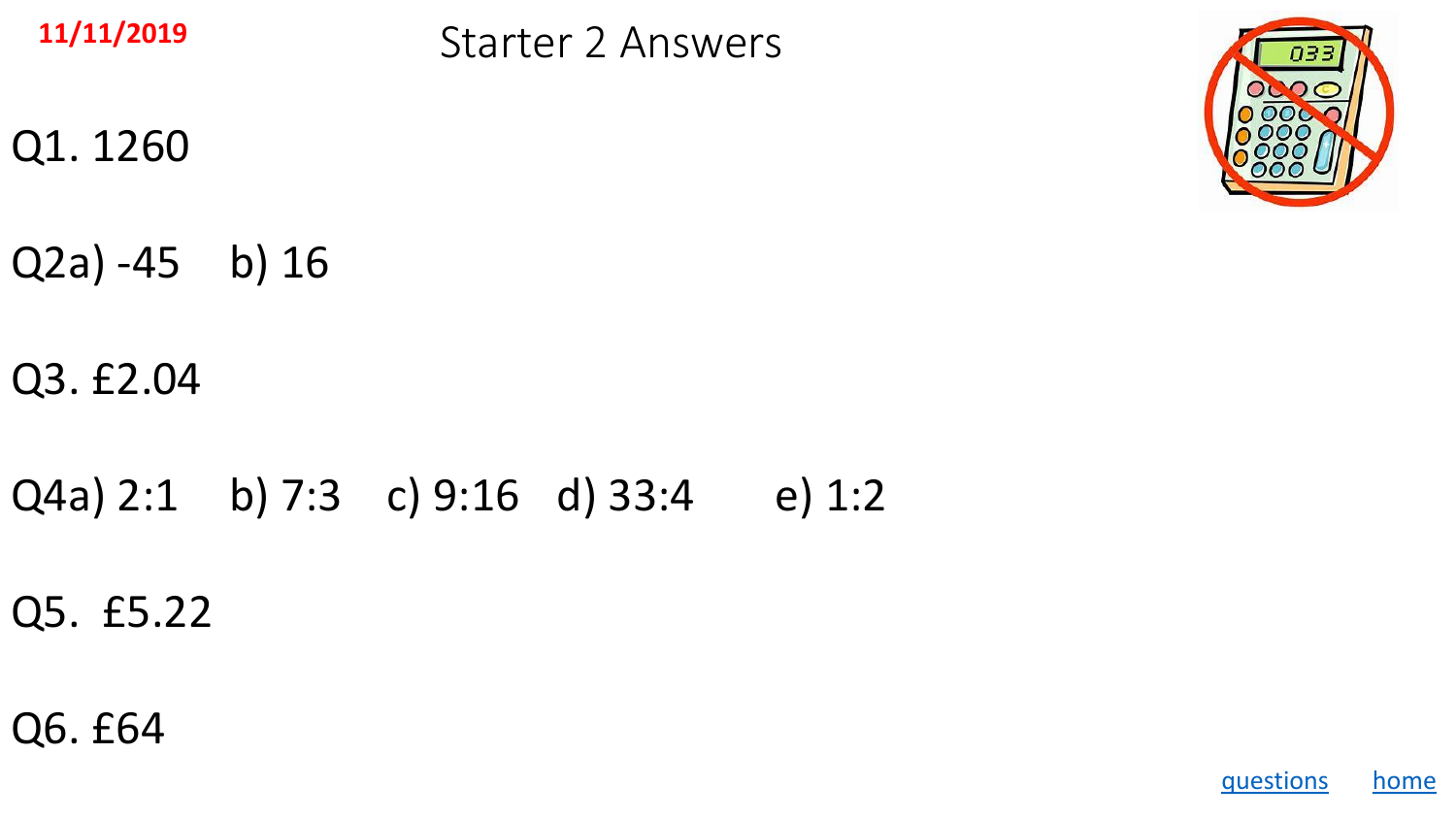<span id="page-5-0"></span>

Q1. 37 x 50



Q2 Adam saves up £12 a week for 5 weeks. He buys a new game for £44.59. How much money has he got left?

Q3. If 6 footballs cost £22. How much for 12?

Q4. There is a ratio of boys to girls in a class of 4:5. If there are 15 girls, how many boys are there?

Q5.At a restaurant burgers and hotdogs are sold at a ratio of 5:7. If 65 burgers are sold, how many hotdogs?

Q6. Red to Green ratio is 5:3. There are 1527 green. How many red? [answers](#page-6-0) [home](#page-0-0)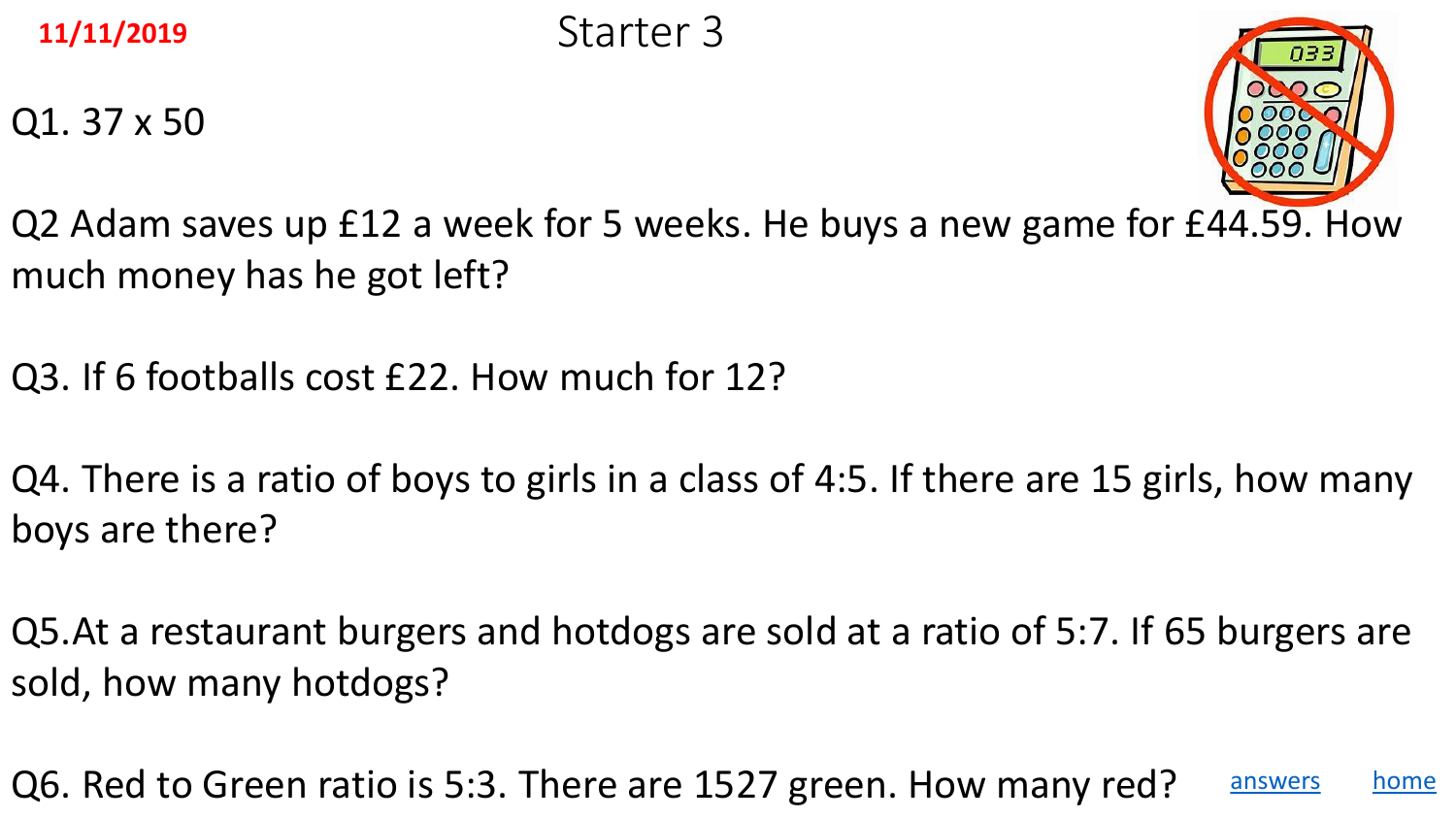<span id="page-6-0"></span>

Starter 3 Answers **11/11/2019**

- Q1. 1850
- Q2. £15.41
- Q3. £44
- Q4. 12
- Q5. 91
- Q6. 2545



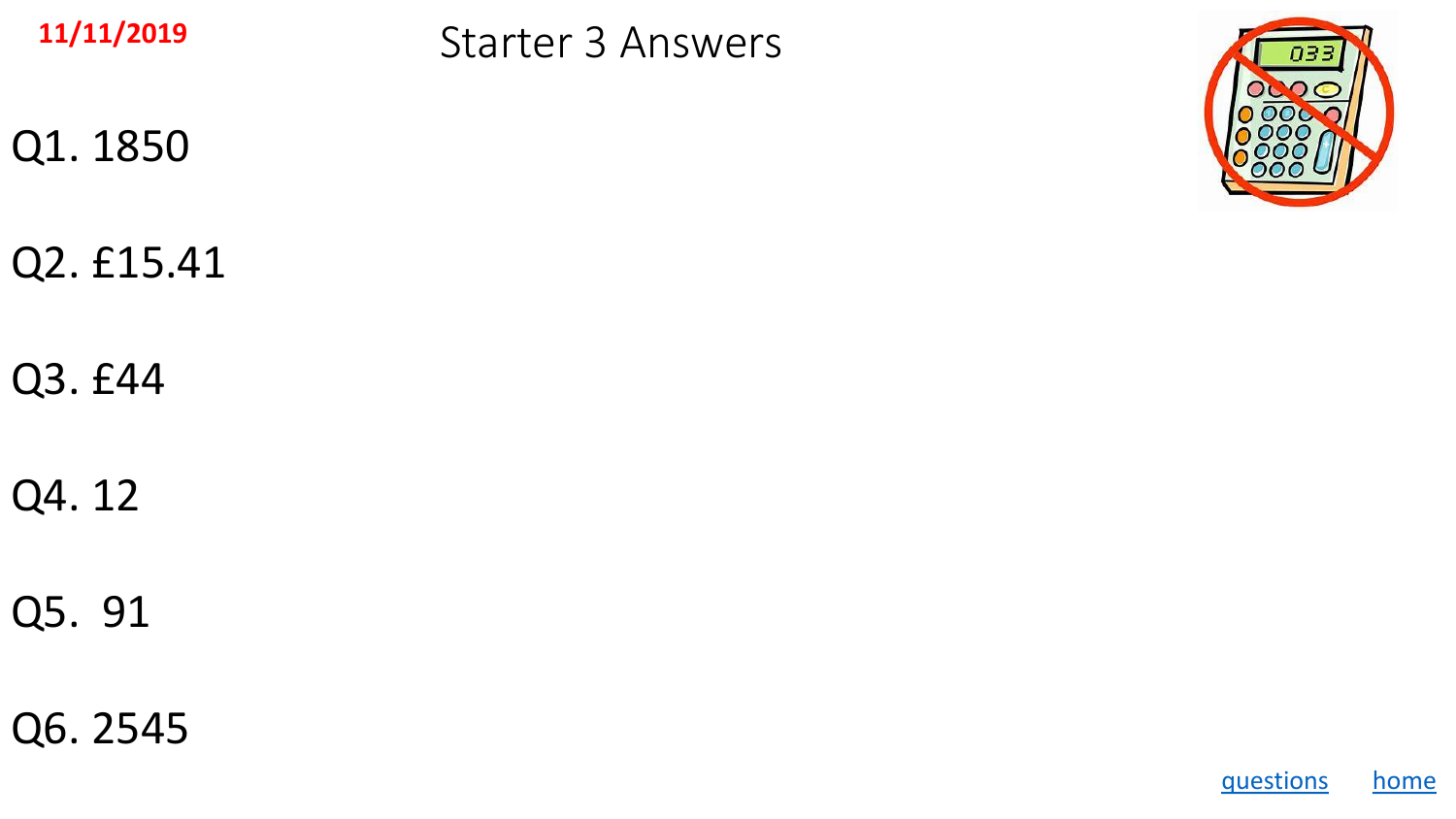<span id="page-7-0"></span>**11/11/2019** Starter 4

Q1. 88 x 15



- Q2 Round 4193123 to two significant figures
- Q3. Round 0.0134811 to two significant figures
- Q4. If 4 packs of sweet cost £3.80, what is the cost of 5 packs?
- Q5. At a restaurant burgers and hotdogs are sold at a ratio of 5:7. 144 burgers and hotdogs are sold in total how much was sold of each?
- Q6. Clare, Rory and Sophie all split £450 in a ratio of 4:2:3. How much does each person get?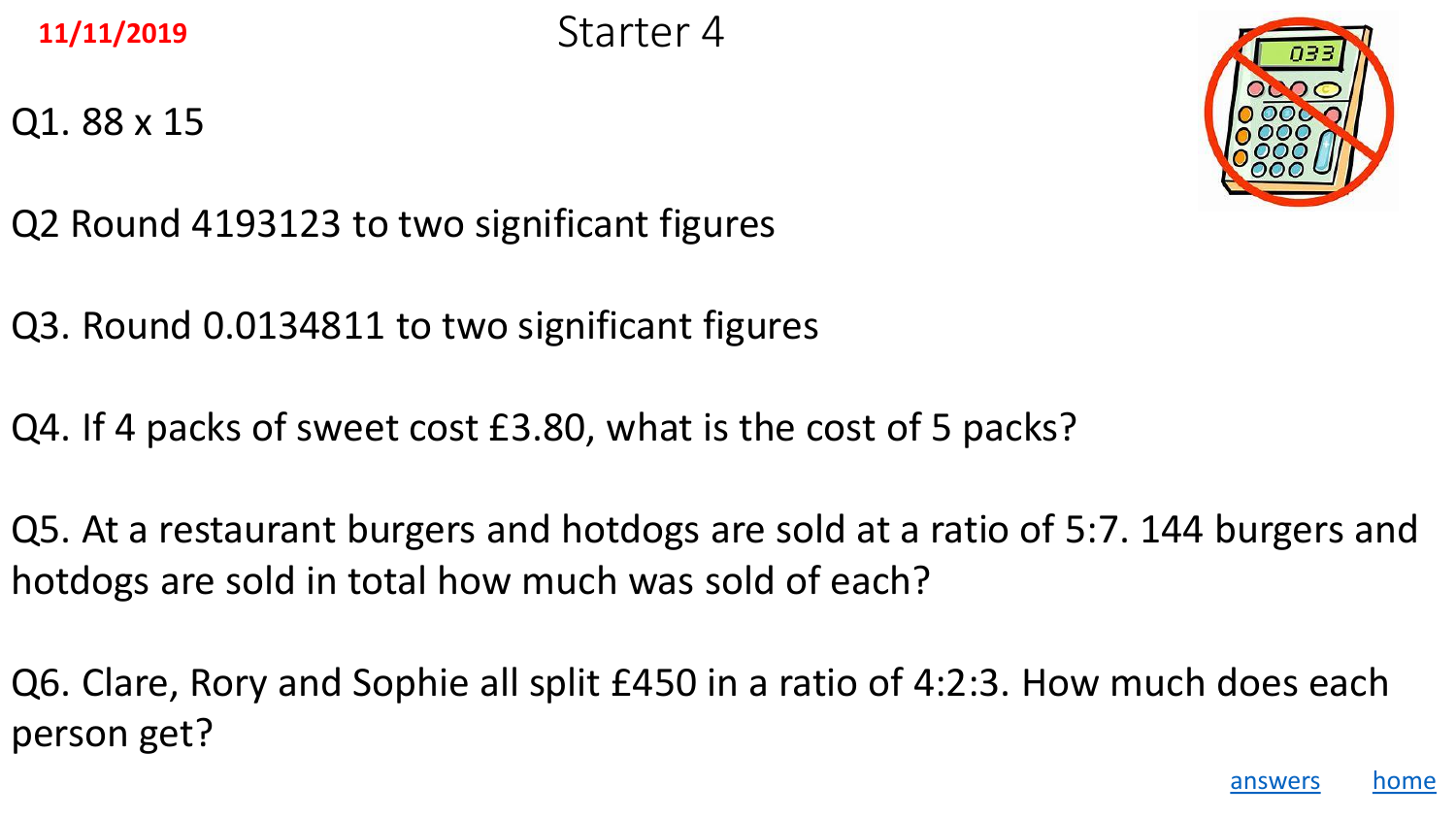<span id="page-8-0"></span>

Starter 4 Answers **11/11/2019**

- Q1. 1320
- Q2. 4200000
- Q3. 0.013
- Q4. £4.75
- Q5. 60 burgers, 84 hotdogs
- Q6. 200:100:150



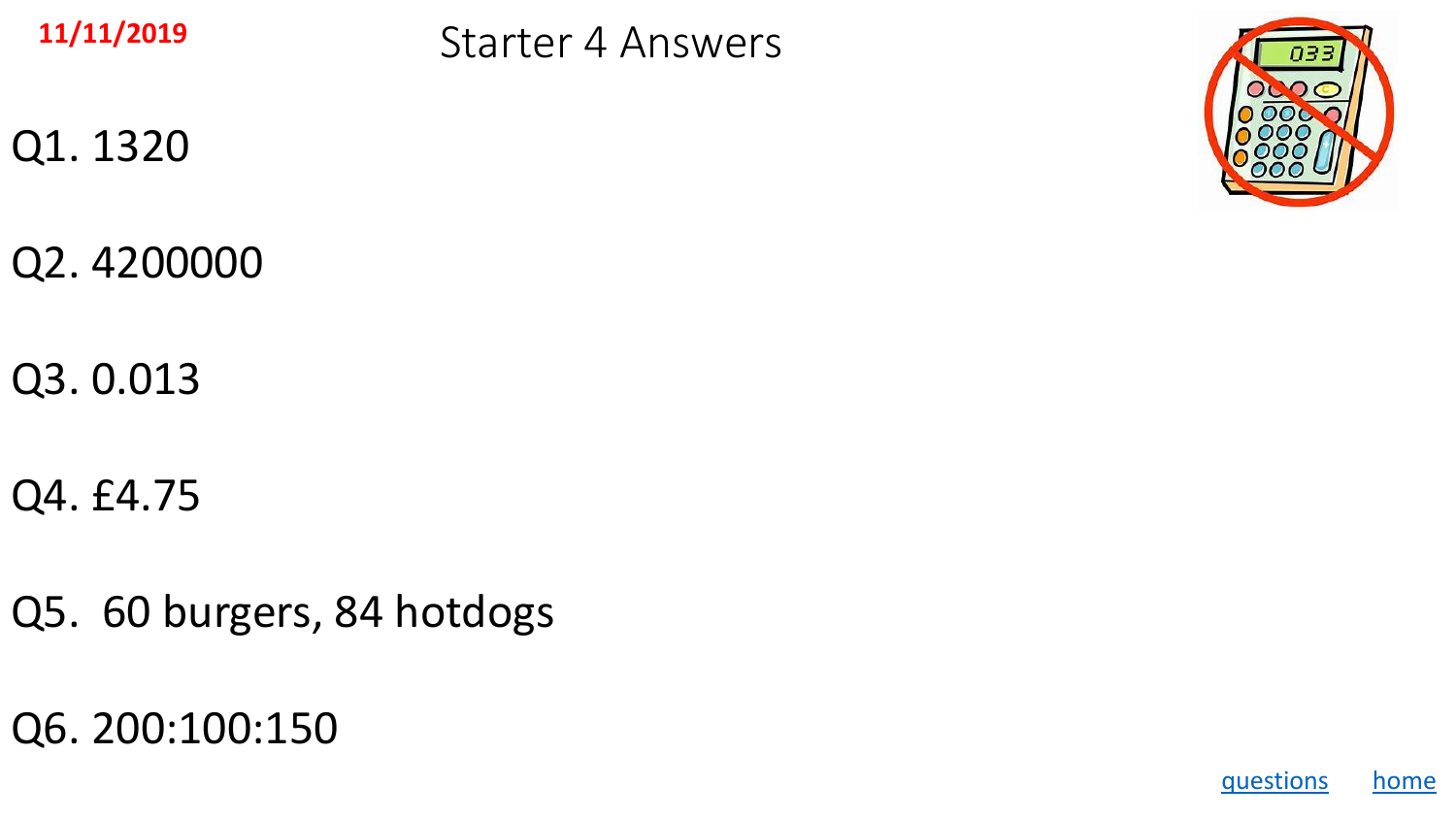<span id="page-9-0"></span>Q1. It costs £3.99 for a magazine, what is the cost of 8 magazines?



- Q2 Round 0.6755 to three significant figures
- Q3. Simplify the ratio 130 : 75
- Q4. A 10kg bag of flour costs £3.80, what is the cost of a 3kg bag?
- Q5. There is a ratio of red to black ties in a shop of 3:4. If there are 27 red ties, how many ties are there altogether?
- Q6. What is 12% of £30000

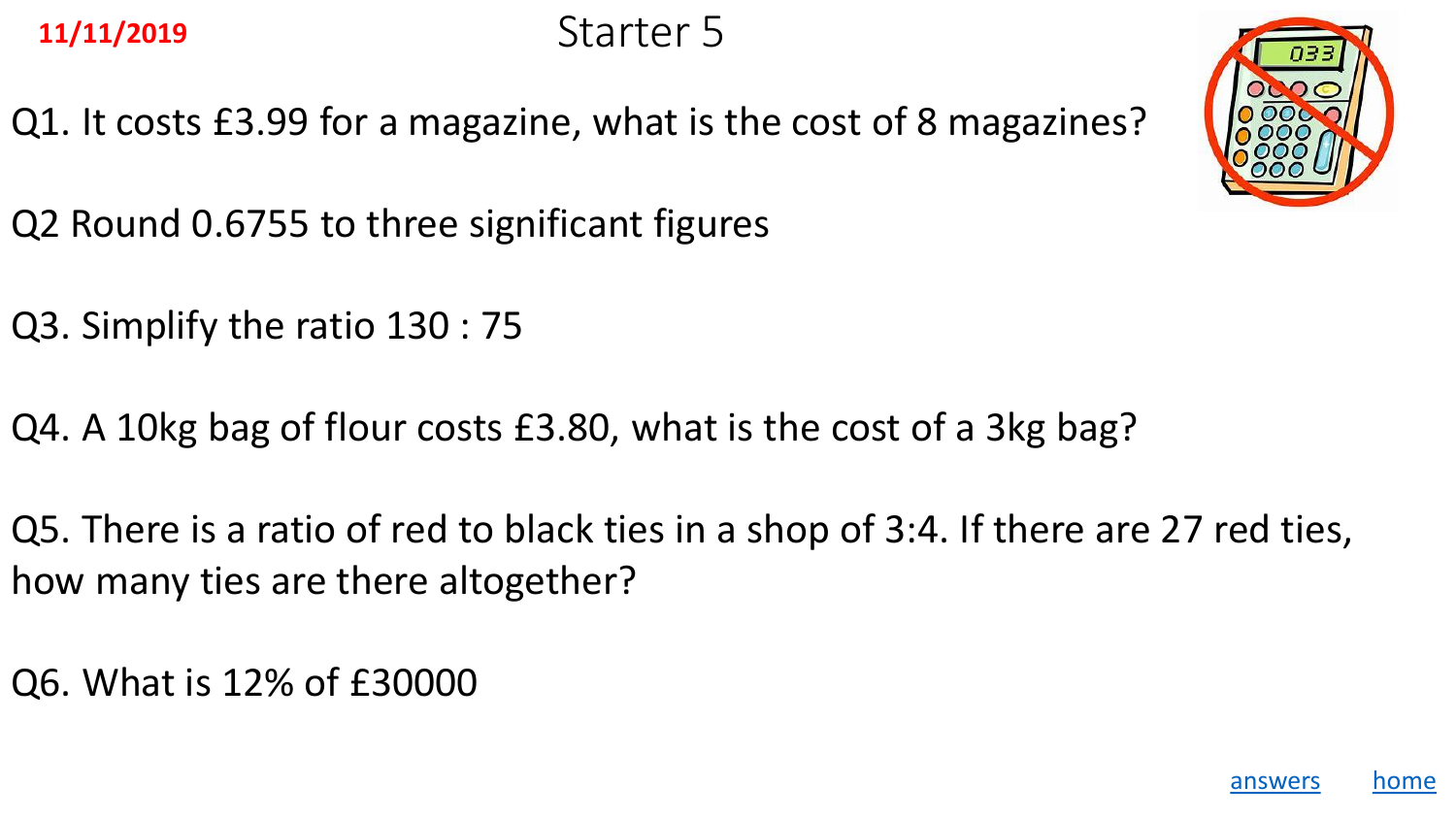<span id="page-10-0"></span>

Starter 5 Answers **11/11/2019**

- Q1. £31.92
- Q2. 0.676
- Q3. 26:15
- Q4. £1.14
- Q5. 63
- Q6. £6600



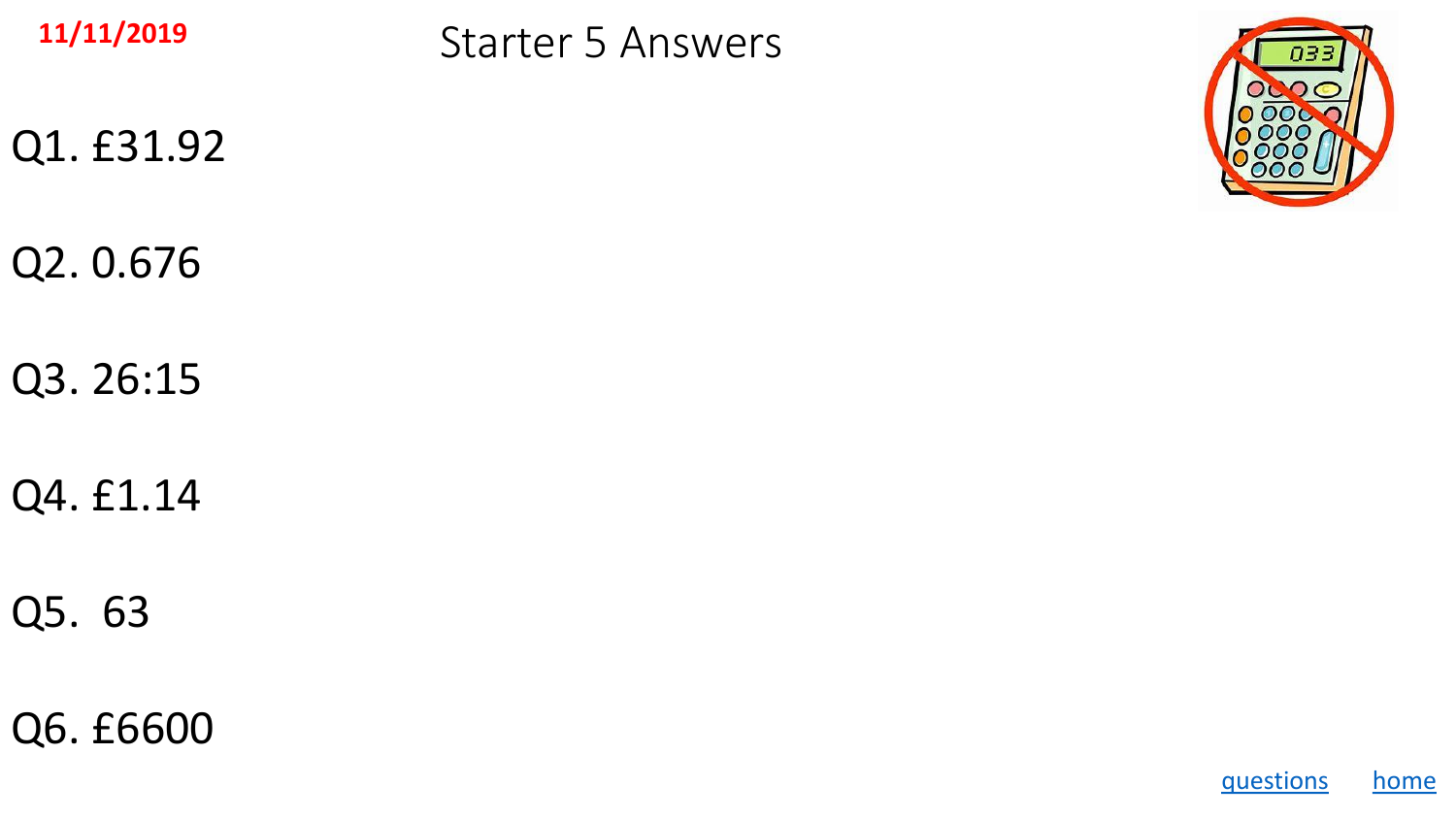<span id="page-11-0"></span>

Q1. Round 39945 to two significant figures.



- Q2 If 3 freddos costs 75p, how much would 10 freddos cost?
- Q3. What is 20% of 4800kg
- Q4. What is 75% of 2000m
- Q5. There is a ratio red to blue of 2:7. If there are 50 red, how many blue?
- Q6. What is 45 out of 75 as a percentage?

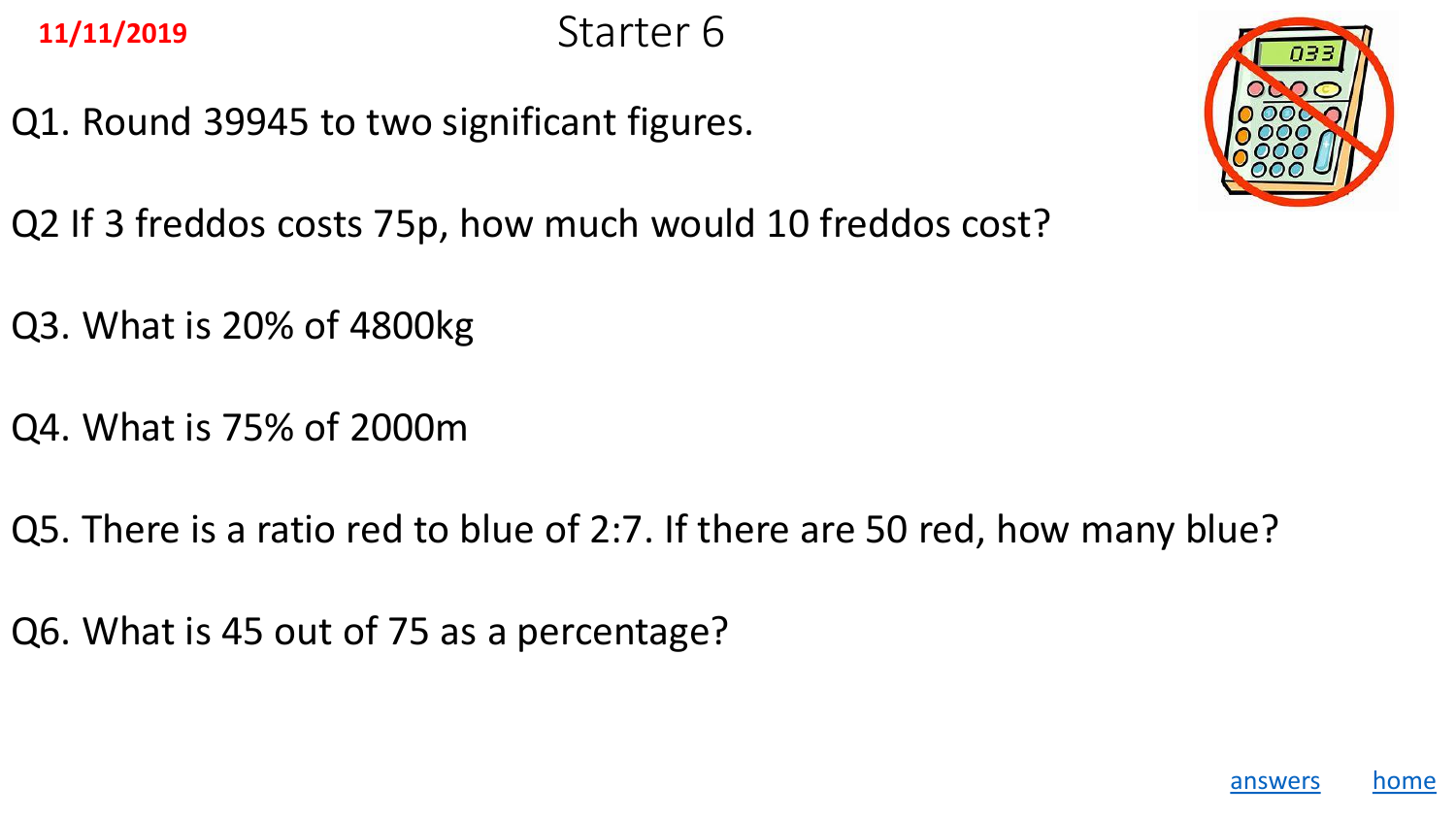<span id="page-12-0"></span>

Starter 6 Answers **11/11/2019**

- Q1. 40000
- Q2. £2.50
- Q3. 960kg
- Q4. 1500m
- Q5. 175
- Q6. 60%



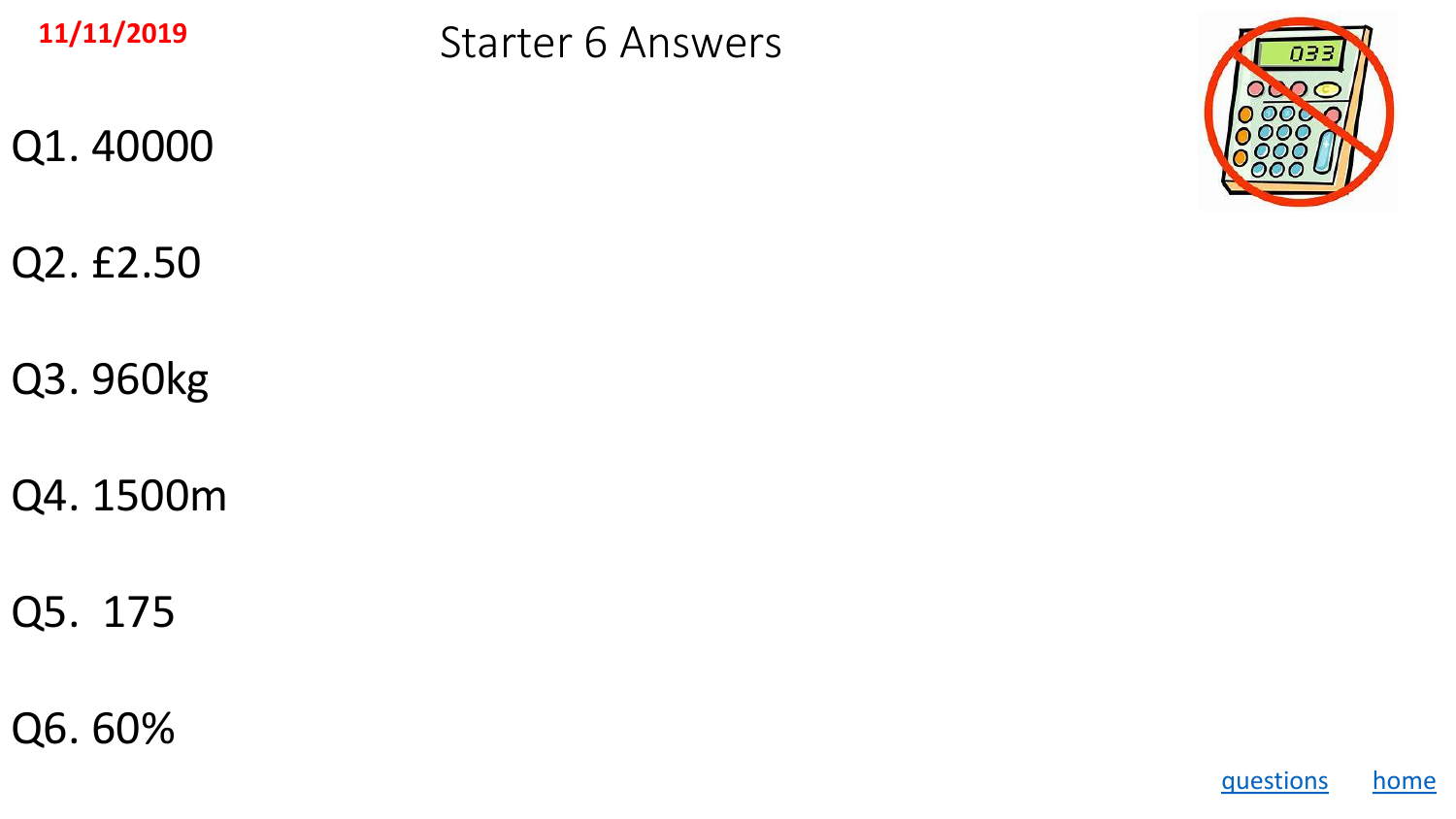<span id="page-13-0"></span>Q1. Round 17655 to the nearest thousand.



- Q2 If two pairs of head phones cost £48, what is the cost of 4 pairs?
- Q3. What is 10% of 3000kg
- Q4. What is 45% of 2000m
- Q5. What is  $\frac{1}{5}$ 5 of £3.80?
- Q6. A house increases in price by 10% per year. If the house was worth £100,000 one year, how much did it cost 2 years later?

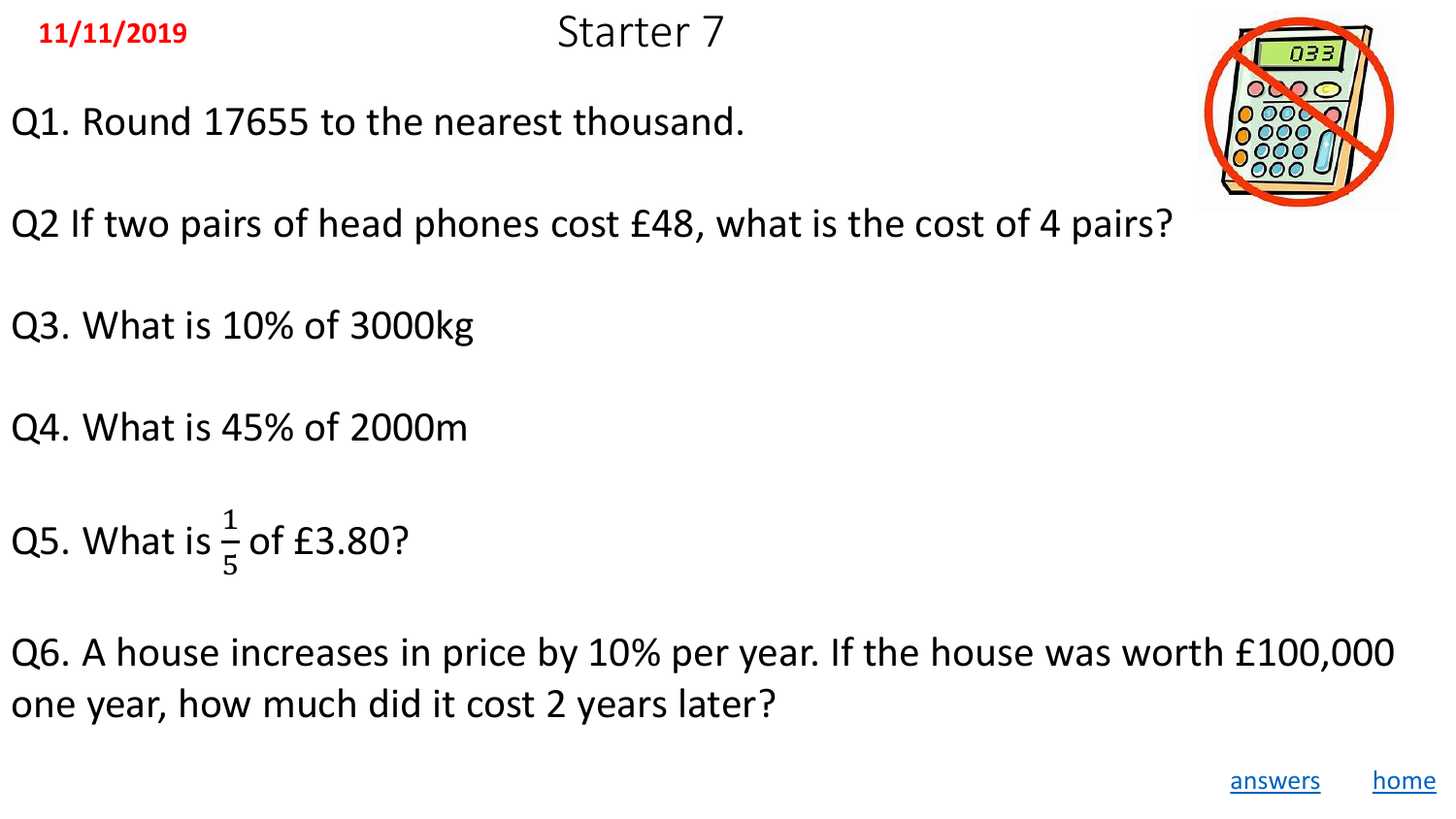<span id="page-14-0"></span>

Starter 7 Answers **11/11/2019**

- Q1. 18000
- Q2. £96
- Q3. 300kg
- Q4. 900m
- Q5. £0.76 or 76p
- Q6. £121,000



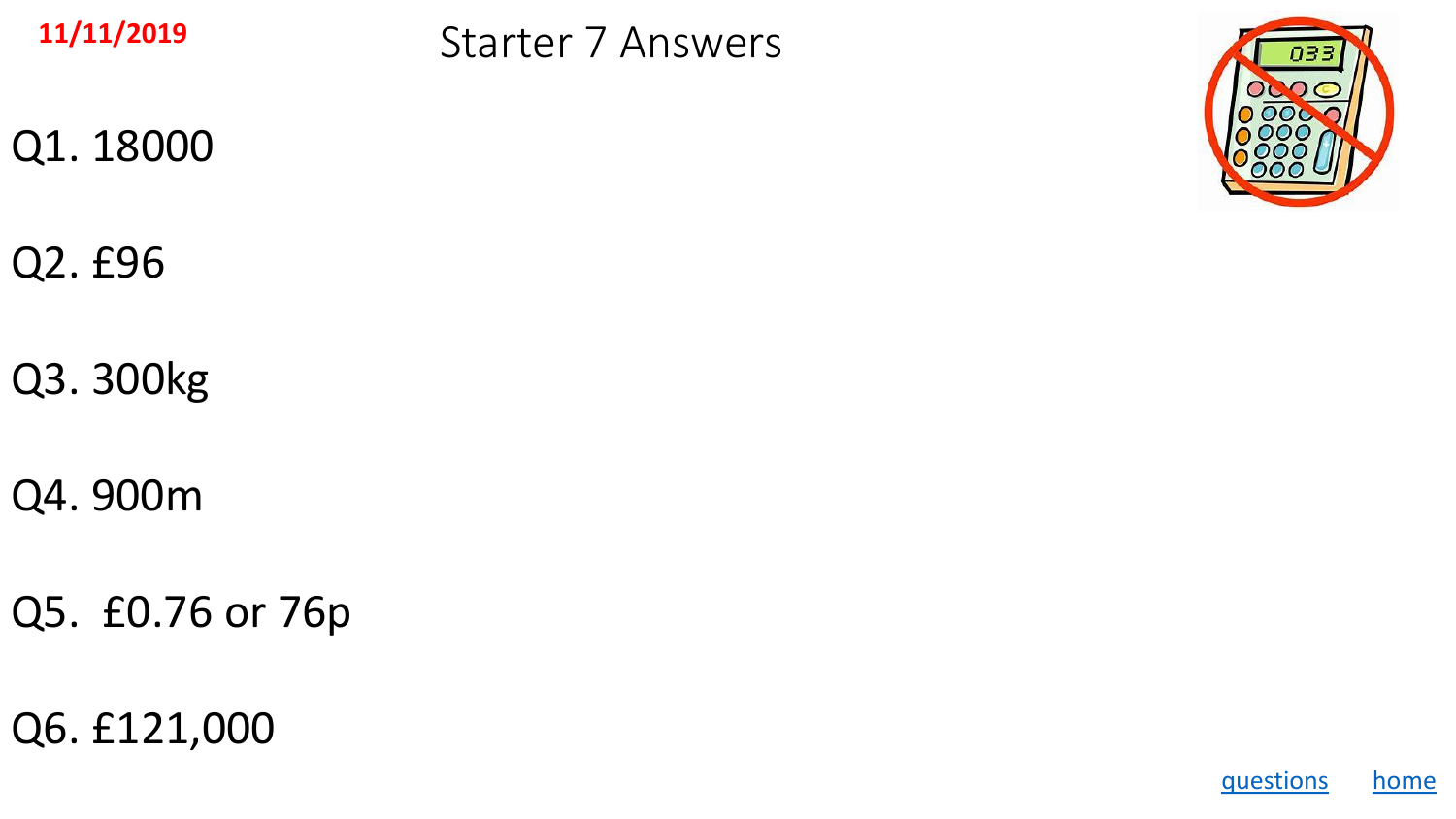<span id="page-15-0"></span>

Q1. Round 220819 to the nearest hundred.



- Q2 If three pairs of head phones cost £66, what is the cost of five pairs?
- Q3. What is 20% of 3000kg
- Q4. What is 25% of 2000m
- Q5. What is  $\frac{1}{4}$ 4 of £3.80?
- Q6. What is the probability of getting a 3 or a 4 on a dice when you roll it?

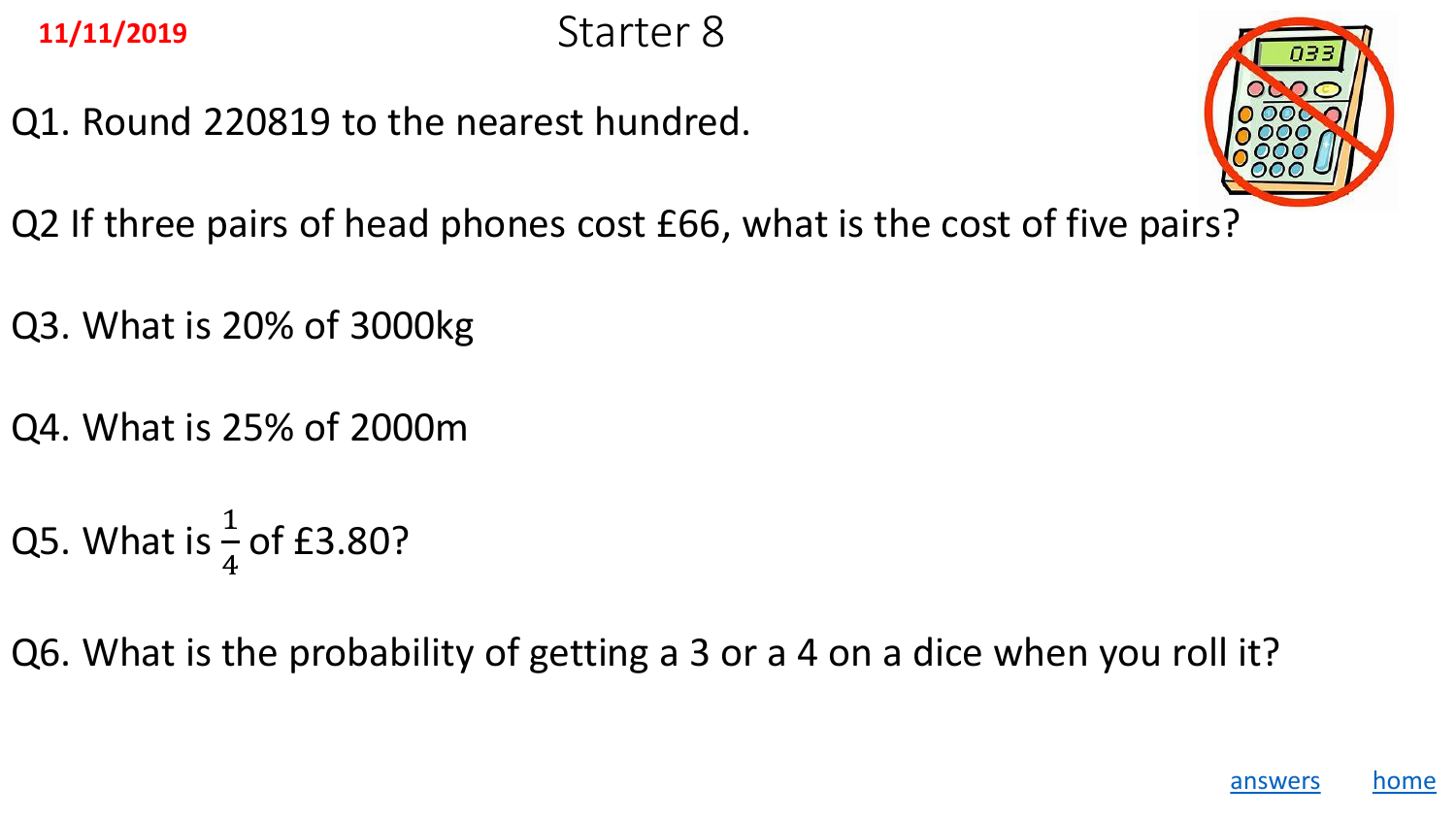<span id="page-16-0"></span>

Starter 8 Answers **11/11/2019**

- Q1. 220800
- Q2. £110
- Q3. 600kg
- Q4. 500m
- Q5. £0.95 or 95p

$$
Q6.\frac{1}{3}
$$



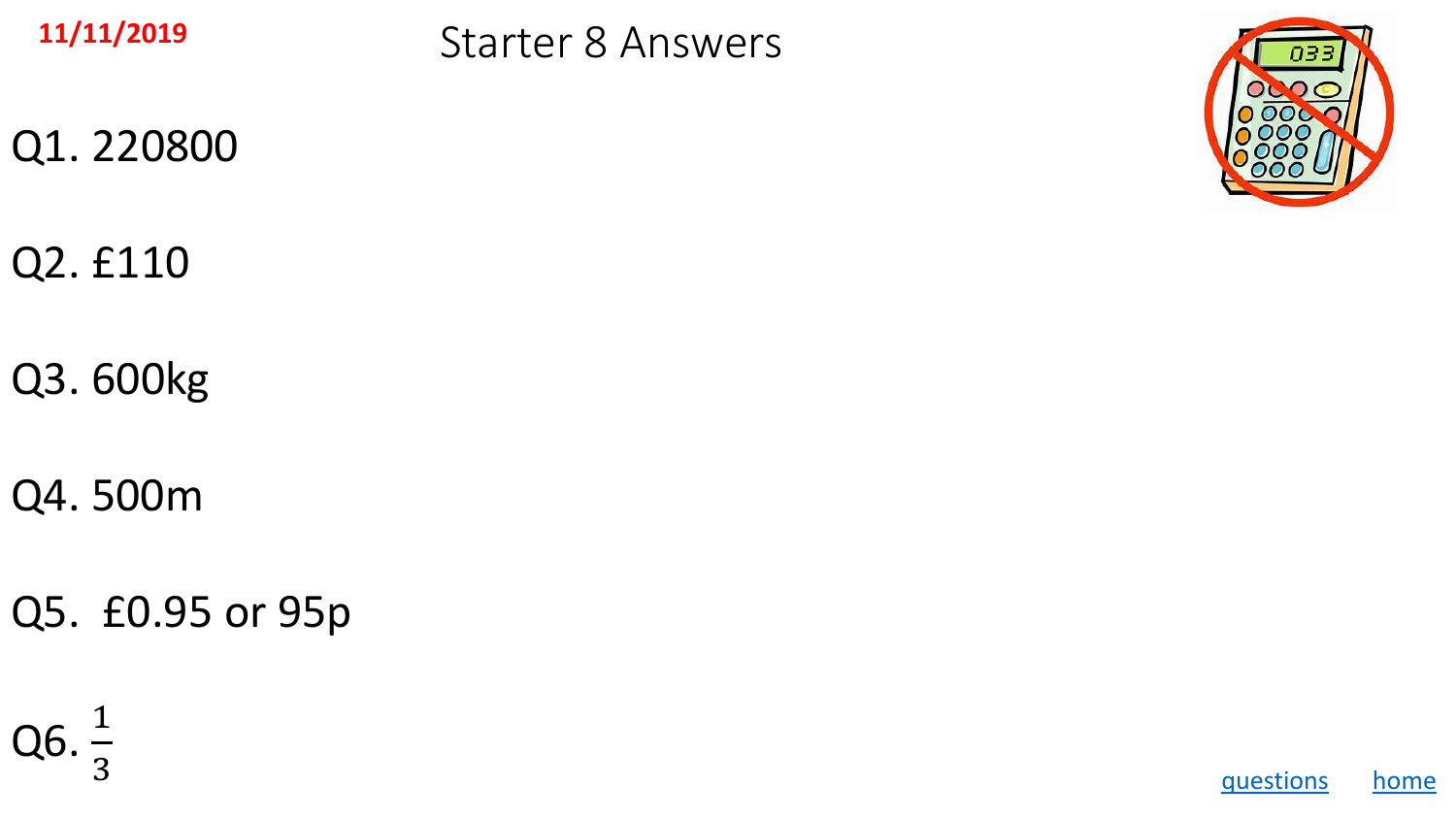- <span id="page-17-0"></span>Q1. Round 73813 to 3 significant figures
- Q2. What is the probability of getting a score of 12 from rolling two dice?
- Q3. What is 17% of 8000kg
- Q4. Dave and Katie split money to a ratio of 4:3. If Katie gets £360, how much money do they get altogether?
- Q5. The price of a house increases by 4% for 5 years. If it cost £70,000 to begin with then how much did it cost at the end?

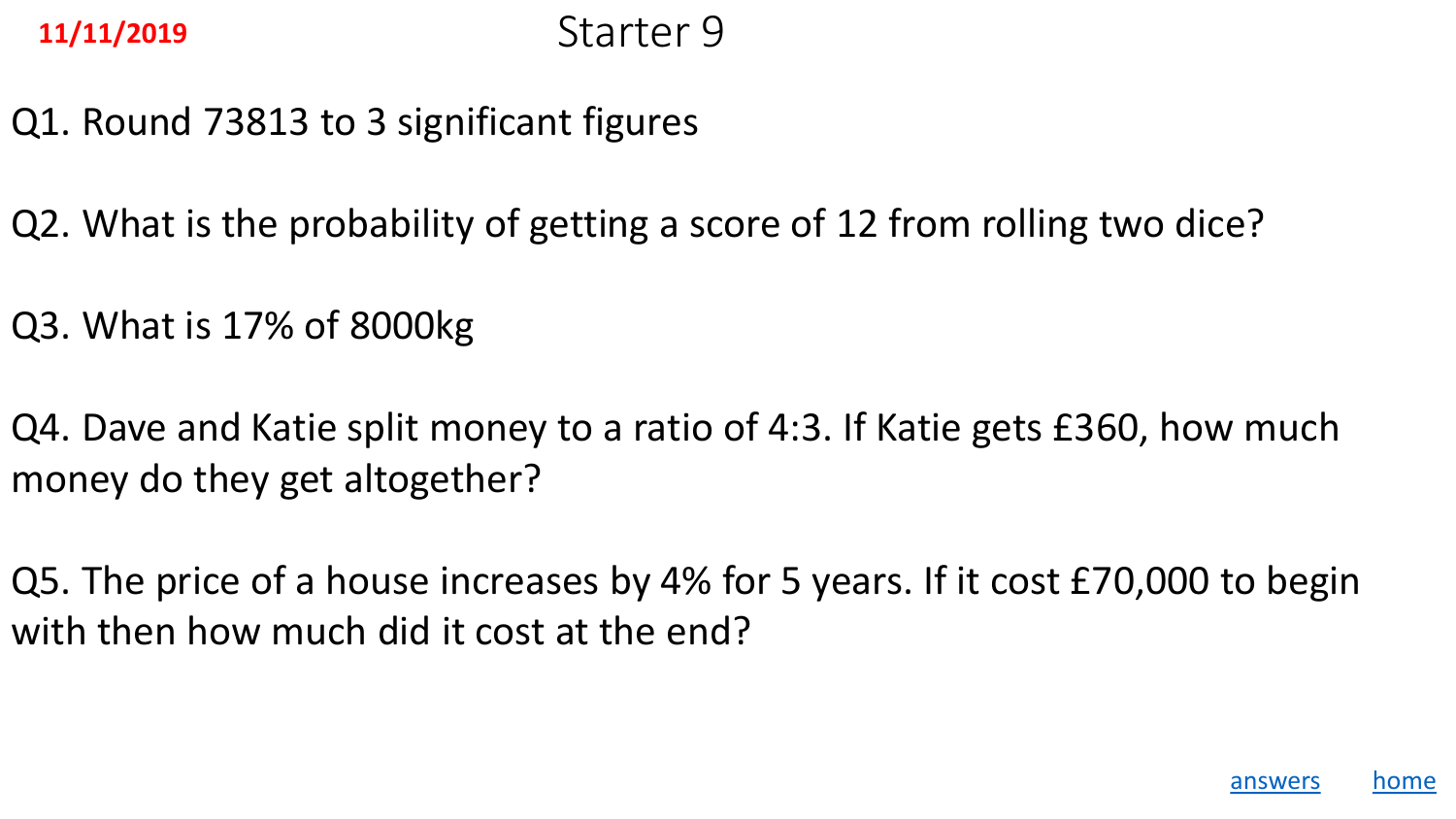<span id="page-18-0"></span>

Starter 9 Answers **11/11/2019**

- Q1. 73800
- Q2. 1/36
- Q3. 1360
- Q4. £840
- Q5. £85085.44

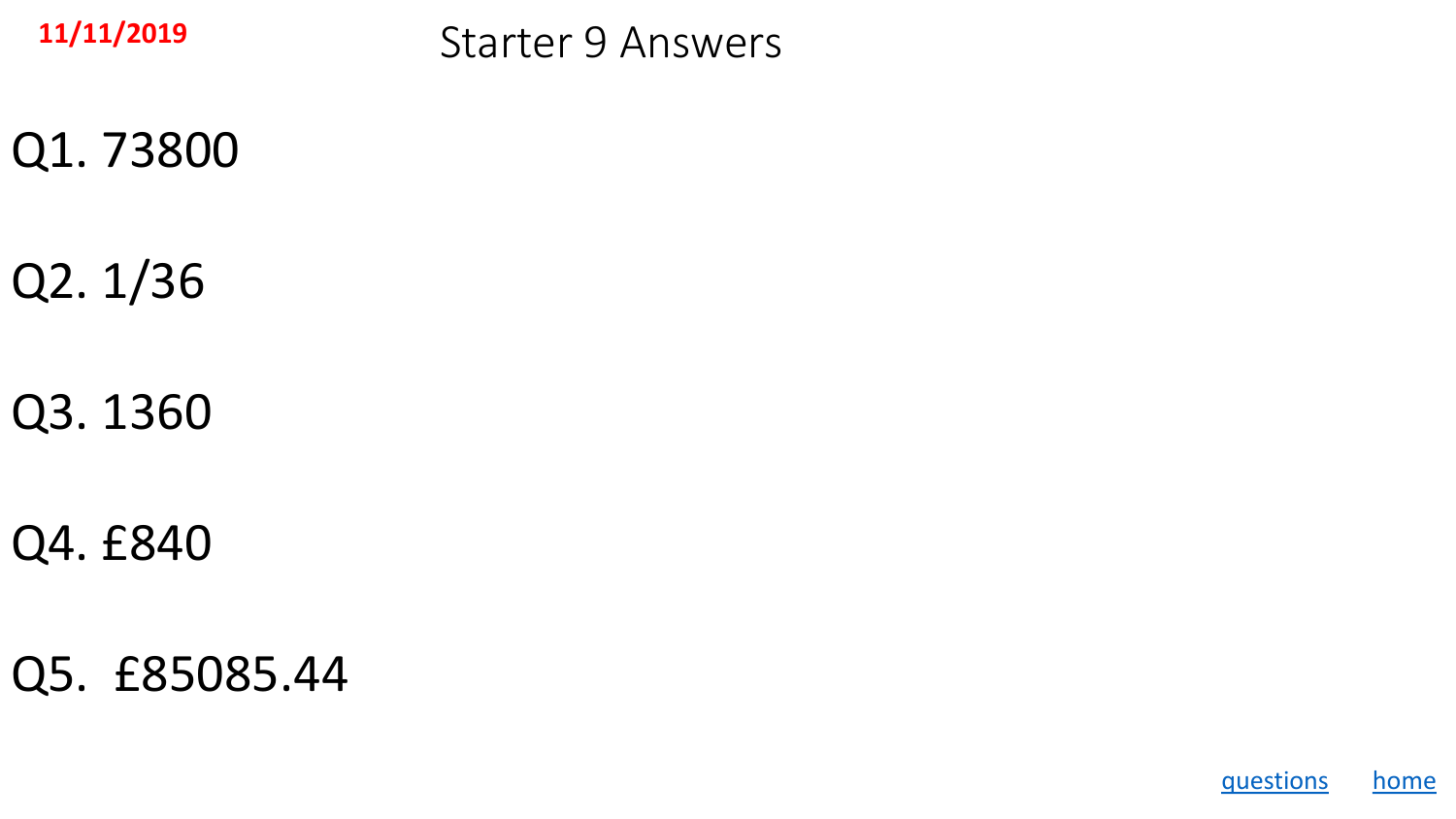### <span id="page-19-0"></span>**11/11/2019** Starter 10

Q1. 1 1 4 × 2 7 Q2. 2 2 3 + 1 1 5



- Q3. If there are 3 red balls, 4 blue, 3 green and 6 yellow. What is the probability of drawing a blue at random?
- Q4. Increase £20,000 by 15%
- Q5. Decrease 800 by 35%
- Q6. **Calculator Question:** The amount of bacteria in an experiment increases by 6% every hour. If there were 1000 to begin with, how many would there be after 18 hours? The subset of the set of the set of the set of the set of the set of the set of the set of the set of the set of the set of the set of the set of the set of the set of the set of the set of the set of the set of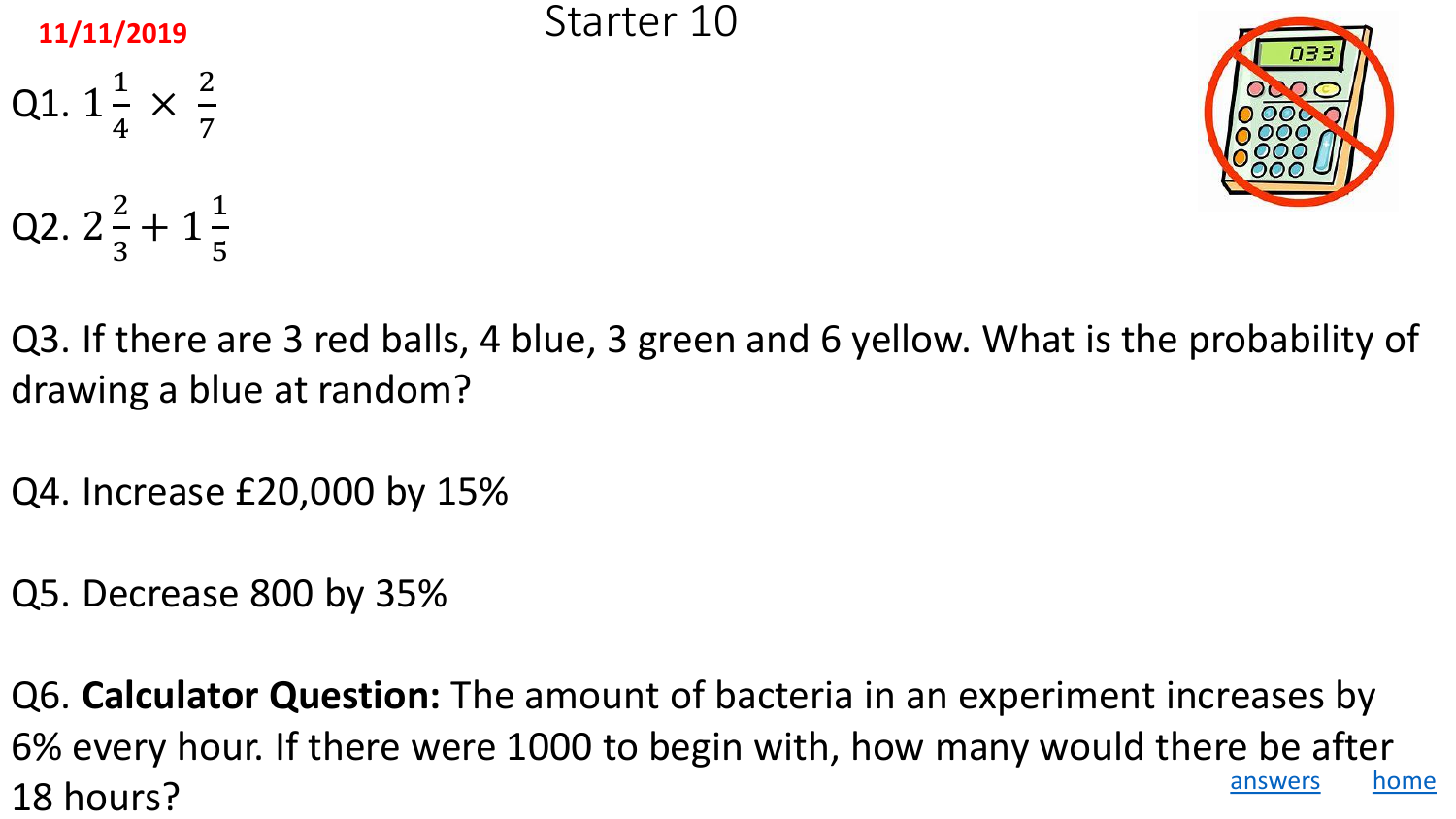<span id="page-20-0"></span>

Q1. 5/14

Starter 10 Answers **11/11/2019**

- Q2. 58/15
- Q3. 1/4
- Q4. 23000
- Q5. £520
- Q6. 2854

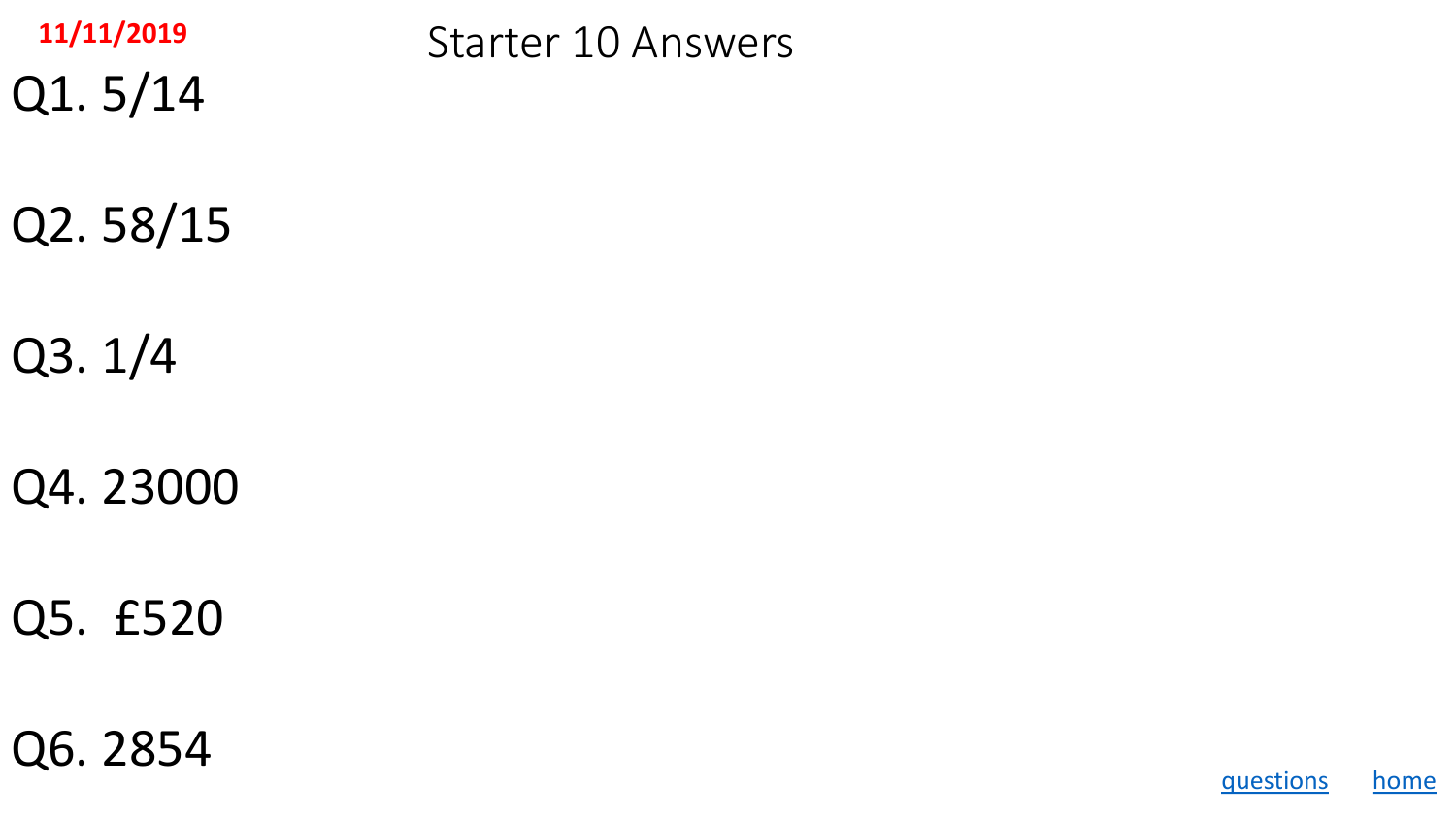- <span id="page-21-0"></span>Q1. Increase £25000 by 5% for 4 years.
- Q2. Decrease £9000 by 7% for 3 years
- Q3. A house cost £120000 in the year 2010. If the price went up by 3% every year until 2015. Then how much will it cost in 2015?
- Q4. The value of a car decreases by 1.5% every month. If it costs 15000 to begin with. How much will it cost after 2 years?
- Q5. A painting is worth £1,000,000 in the year 2000. The value of the painting has risen by 2% every year until 2019. How much more valuable is the painting now than in the year 2000?

[answers](#page-22-0) [home](#page-0-0)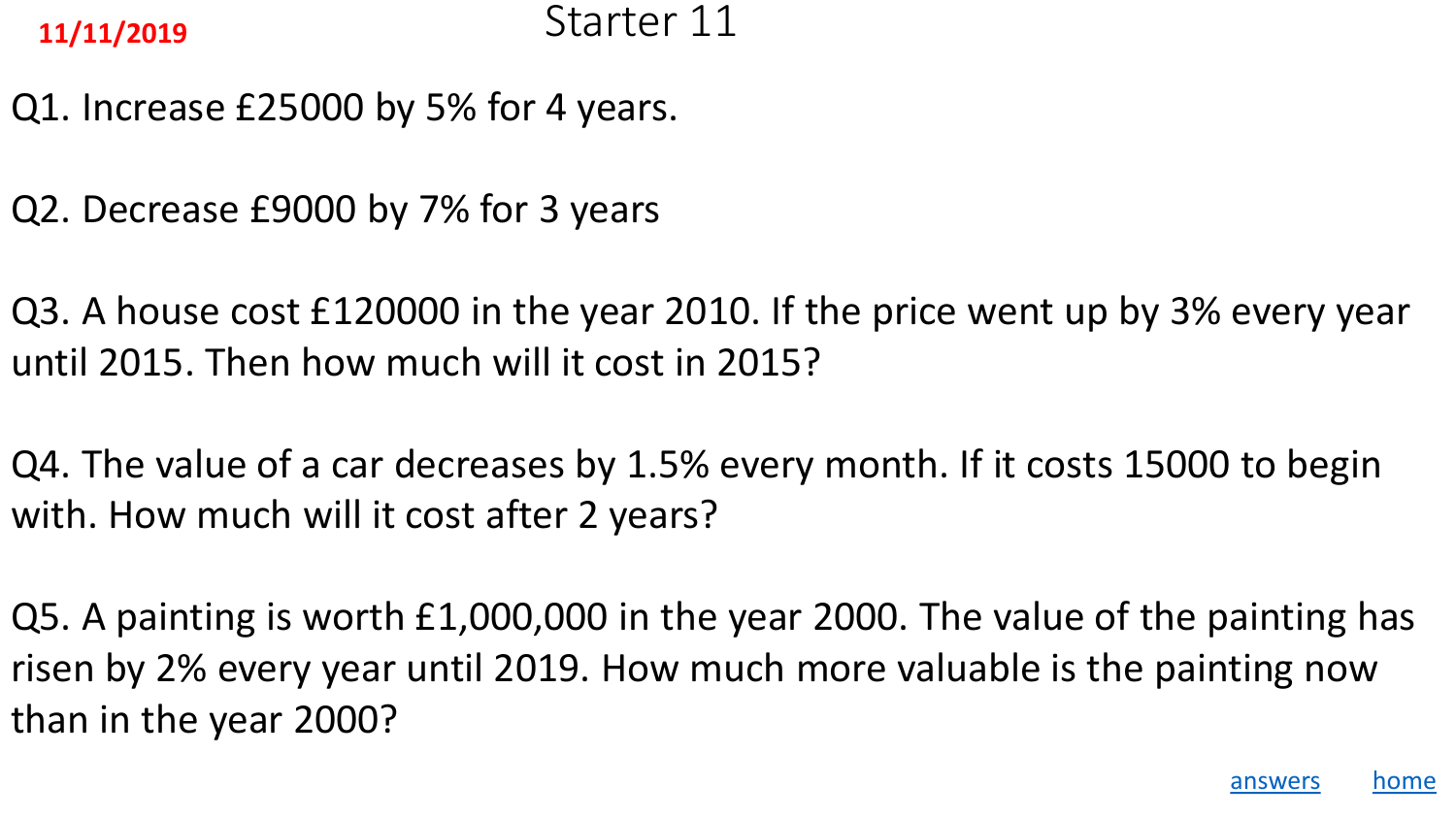<span id="page-22-0"></span>

Starter 11 Answers **11/11/2019**

Q2. £7239.21

Q1. £30387.66

Q3. £139112.89

Q4. £10436.64

Q5. £456811.17 (Remember to take away 1 million)

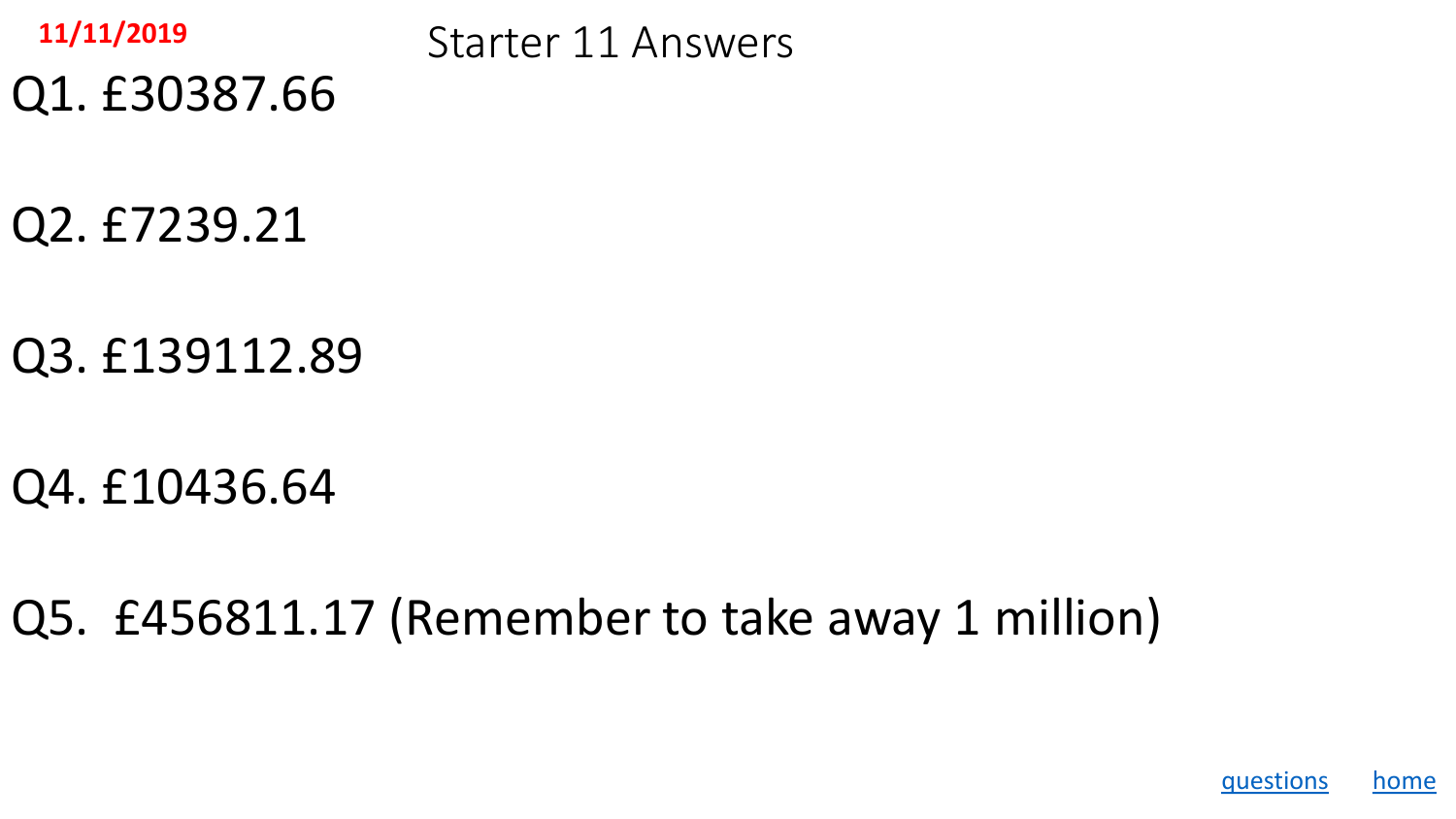<span id="page-23-0"></span>

Q1. A car travels at 35 mph for 1 hour and 30 minutes. How far will it travel

Q2. A man walks 6 miles at a speed of 5mph. How long in hours and minutes will it take him?

Q3. Round the following to 3 significant figures a) 25877 b) 981123 c) 0.0058271

Q4. Simplify the following ratios a) 30:45 b) 50:60 c) 120:90

Q5. Joe and Sue share money at the ratio of 3:4. If there is £714 each, how much will each of them get?

[answers](#page-24-0) [home](#page-0-0)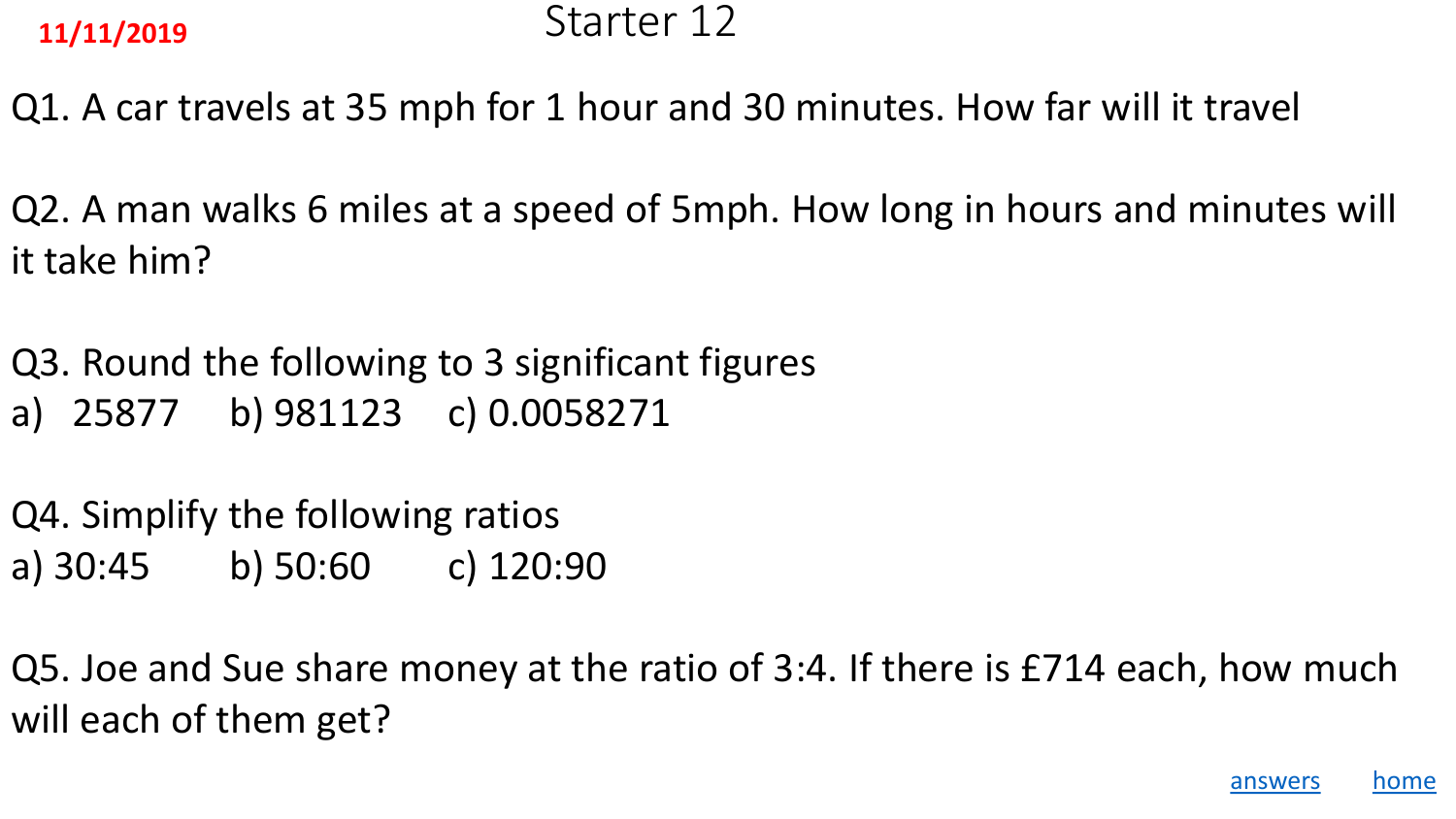<span id="page-24-0"></span>

Starter 12 Answers **11/11/2019**

- Q1. 52.5 miles
- Q2. 1 hour 12 minutes
- Q3. a)25900 b)981000 c)0.00583
- $Q4. a) 2:3 b) 5:6 c) 4:3$
- $Q5.$  Joe = £306, Sue = £408

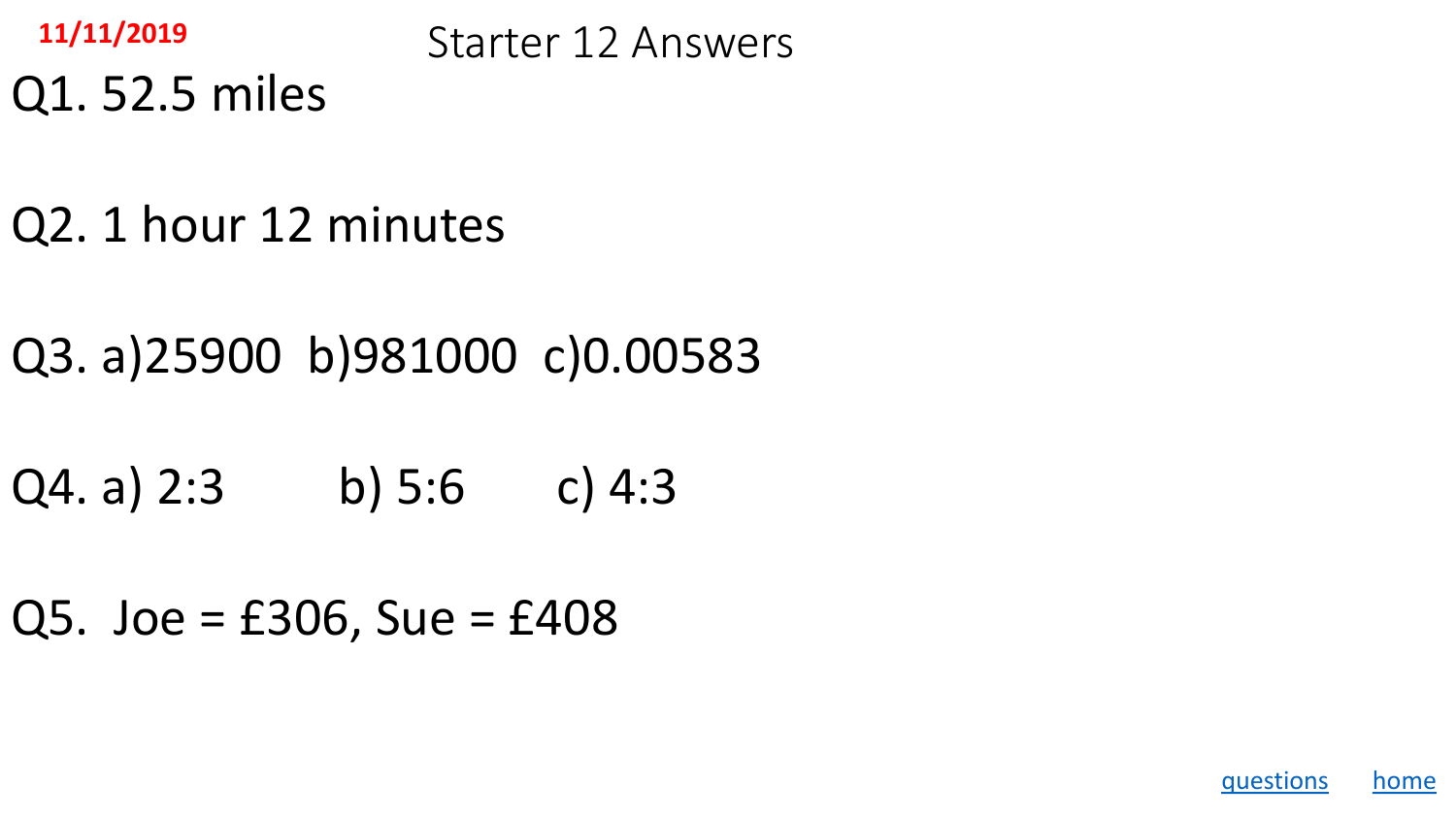<span id="page-25-0"></span>Q1. Increase £35000 by 2.5% a year for 3 years. Write your answer to the nearest pound.

Q2. £1 = 1.45 dollars. Change £500 into dollars.

Q3. In a school,  $\frac{1}{2}$ 3 of the pupils have sandwiches,  $\frac{2}{5}$ 5 of the pupils have salads while the remaining have soup. What fraction of pupils have soup?

Q4. A plane leaves London at 7.55pm local time. I arrives in Rome at 00.15 local time. If Rome is two hours ahead of London then how long is the flight?

Q5. At a concert there are 3 kinds of tickets A:B:C. They are divided up a ratio of 2:3:5. If there are 8000 tickets in total then how many are there altogether.

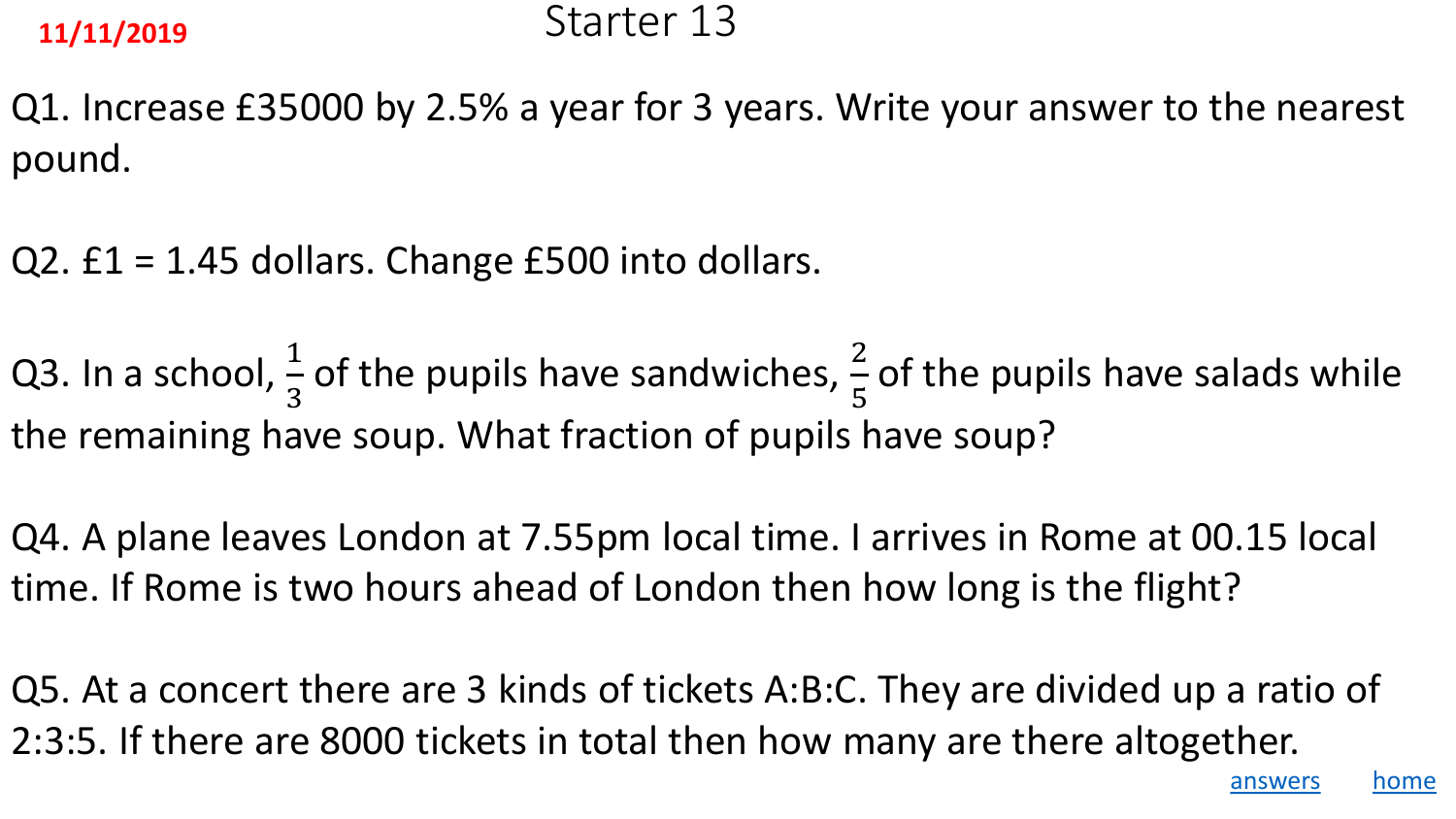<span id="page-26-0"></span>

Q1. £37691

Starter 13 Answers **11/11/2019**

Q2. 725 euros

$$
Q3.\frac{4}{15}
$$

## Q4. 2 hours 20 minutes

Q5.  $A = 1600$ , B = 2400, C = 4000

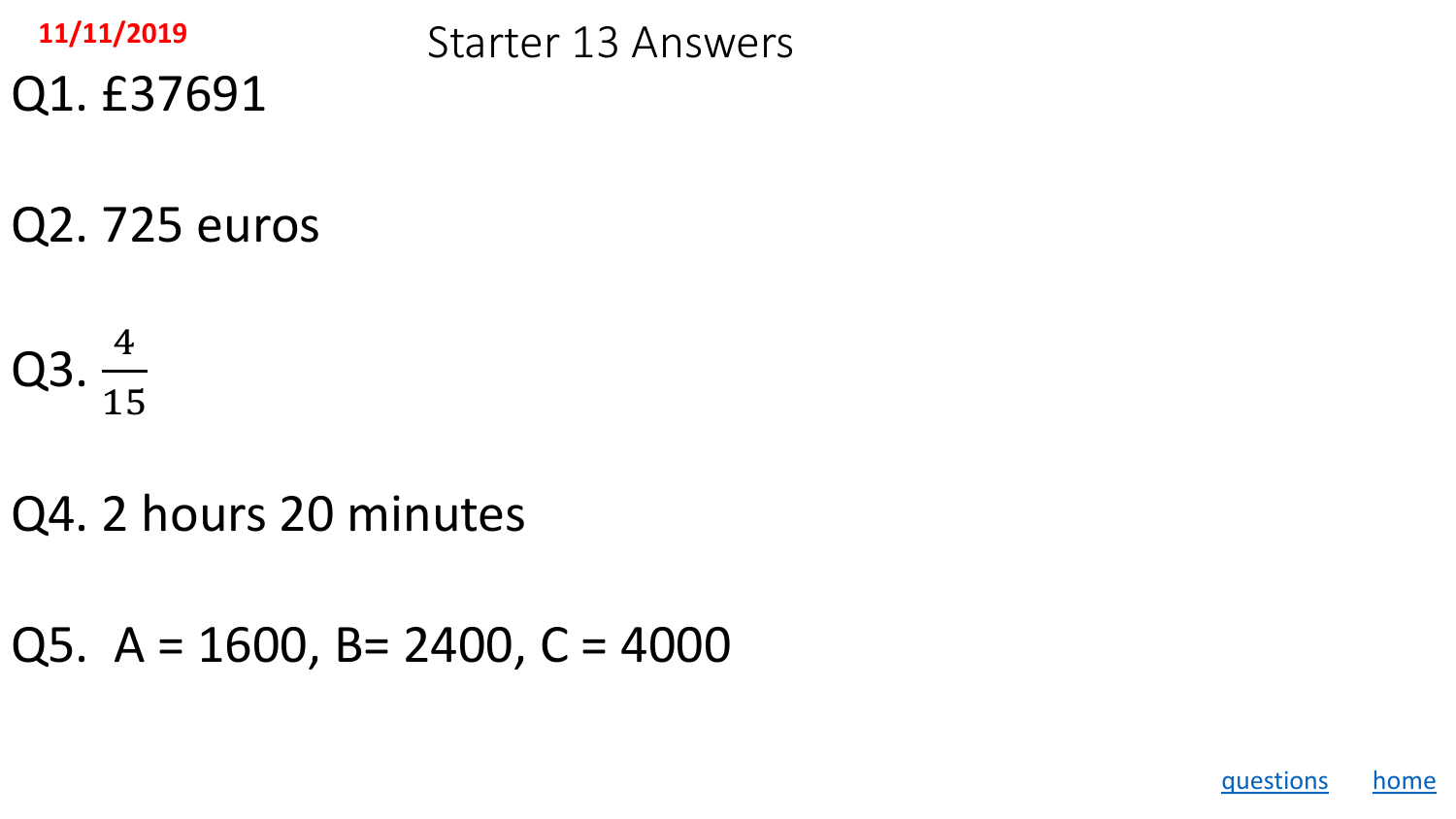<span id="page-27-0"></span>Q1. Increase £54000 by 5.2% a year for 4 years. Write your answer to two significant figures.

Q2. £1 = 1.45 dollars. Change £880 into dollars.

Q3. In a school,  $\frac{1}{5}$ 5 of the pupils have sandwiches,  $\frac{1}{4}$ 4 of the pupils have salads while the remaining have soup. What fraction of pupils have soup?

Q4. A plane leaves London at 1.25pm local time. I arrives in Rome at 6.05pm local time. If Rome is two hours ahead of London then how long is the flight?

Q5. At a concert there are 3 kinds of tickets A:B:C. They are divided up a ratio of 1:3:2. If there are 6000 tickets in total then how many are of each one.

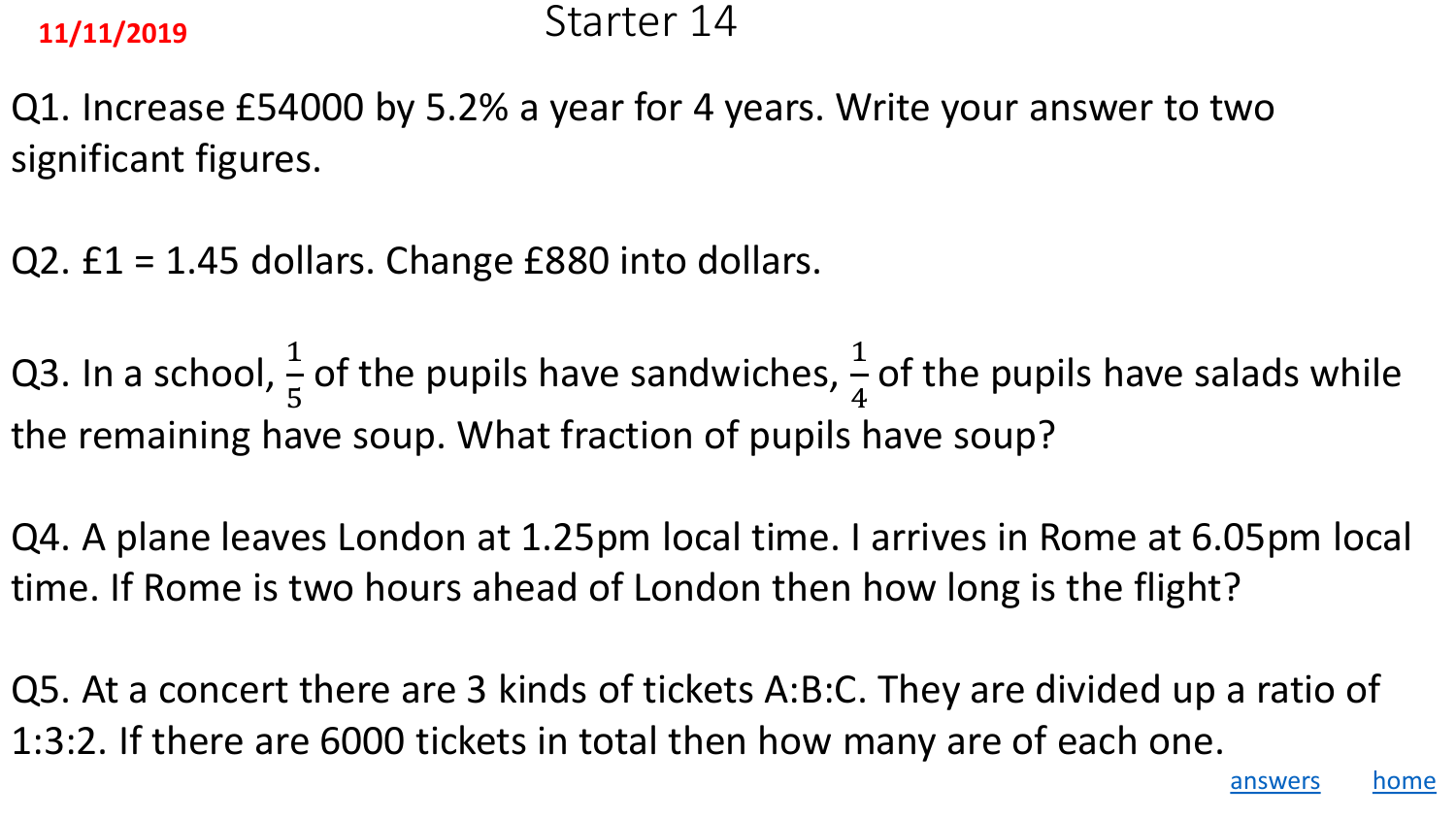<span id="page-28-0"></span>

Q1. £66000

Starter 14 Answers **11/11/2019**

Q2. 1276

 $Q3. \frac{11}{20}$ 20

Q4. 2 hours 40 minutes

Q5. A = 1000, B= 3000, C = 2000

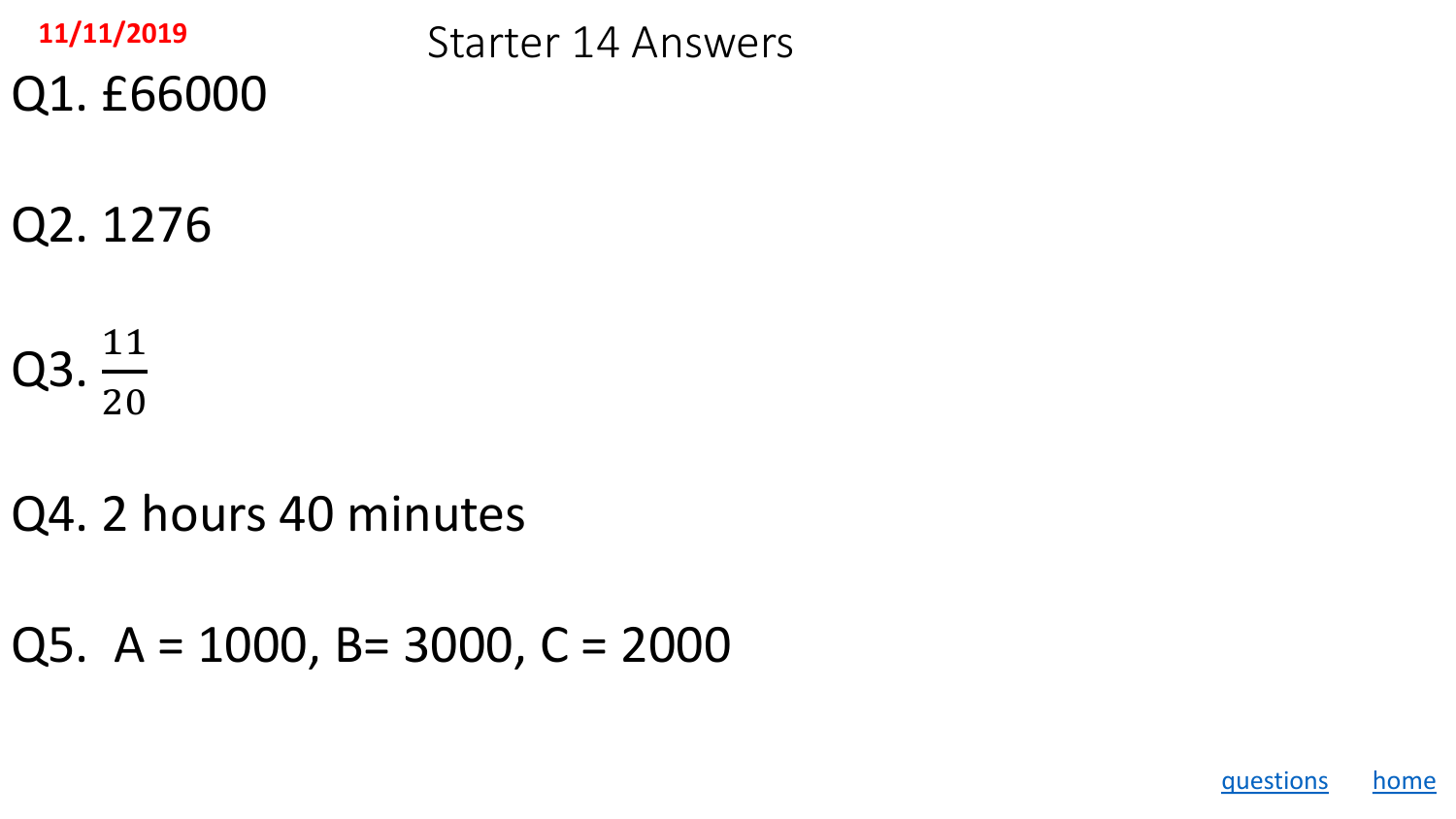### <span id="page-29-0"></span>**11/11/2019** Starter 15

Q1. Increase £60000 by 2.8% a year for 4 years. Write your answer to two significant figures.

Q2. £1 = 130 Yen. Change 15000 Yen into Pounds

Q3. In a school,  $\frac{2}{9}$ 9 of the pupils have sandwiches,  $\frac{1}{7}$ 7 of the pupils have salads while the remaining have soup. What fraction of pupils have soup?

Q. At a concert there are 3 kinds of tickets A:B:C in the ratio of 3:2:4. The C tickets cost £12. What is the price of tickets A and B.

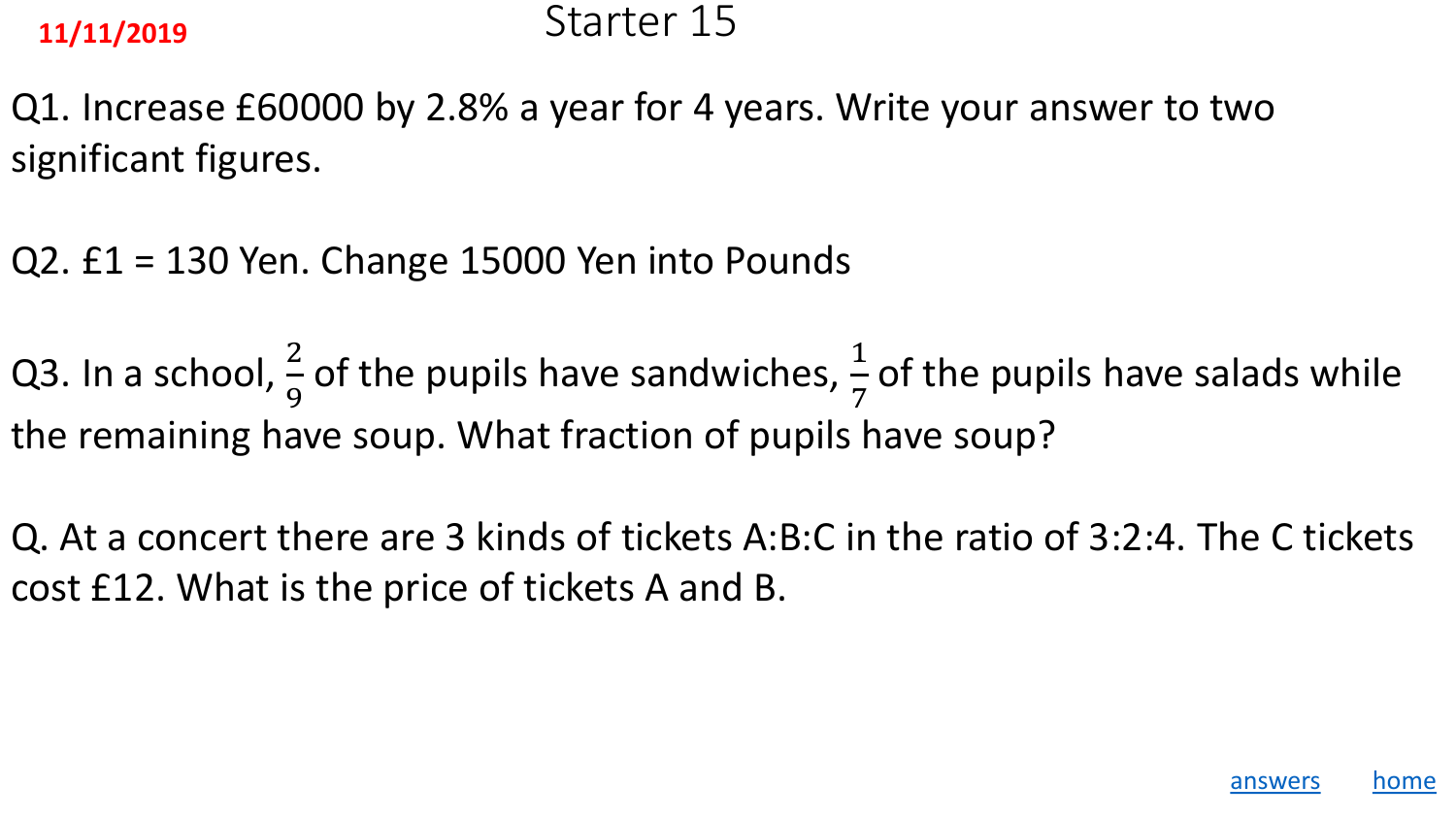<span id="page-30-0"></span>

Starter 15 Answers **11/11/2019**

Q2. £115.38

Q1. £67000

Q3.  $\frac{40}{62}$ 63

Q5.  $A = £6$ ,  $B = 9$ 

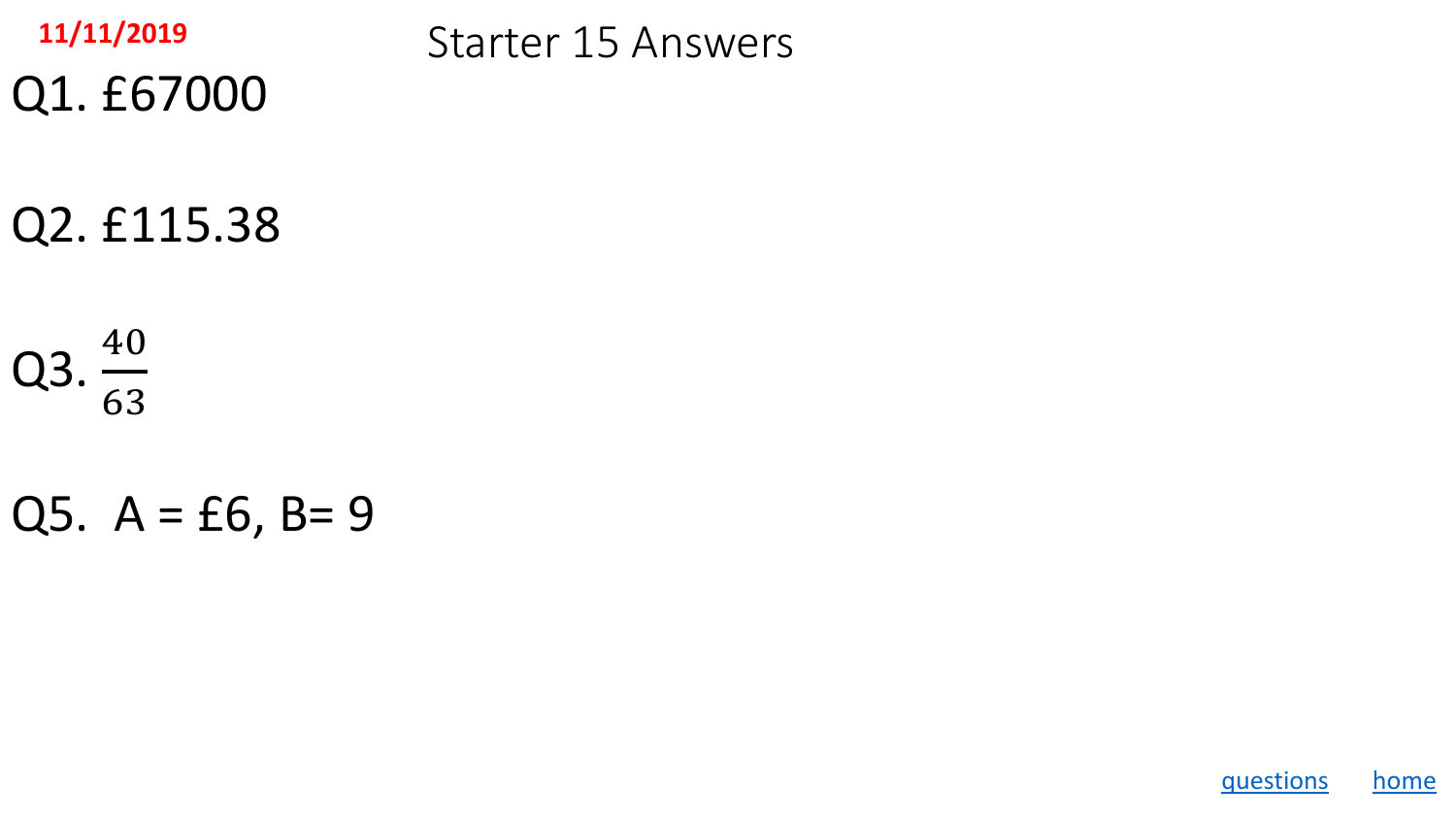### <span id="page-31-0"></span>**11/11/2019** Starter 16

Q1. For each of the following write down the maximum and minimum sizes (a) 12± 4kg

- (b) 120 ± 30m
- (c) 200 ± 0.5cm
- (d) 3000 ± 100ml
- Q2. Write the following in tolerance form
- (a) Max = 40ml,  $min = 20ml$
- (b) Max = 300m, min = 120m
- (c)  $Max = 10ml$ ,  $min = 7ml$

Q3. The following bottles of juice must be within a tolerance of 500ml ±2.5. Which of the following would be rejected.

501.1ml 497ml 498.2ml 0.51L 497.4ml [answers](#page-32-0) [home](#page-0-0)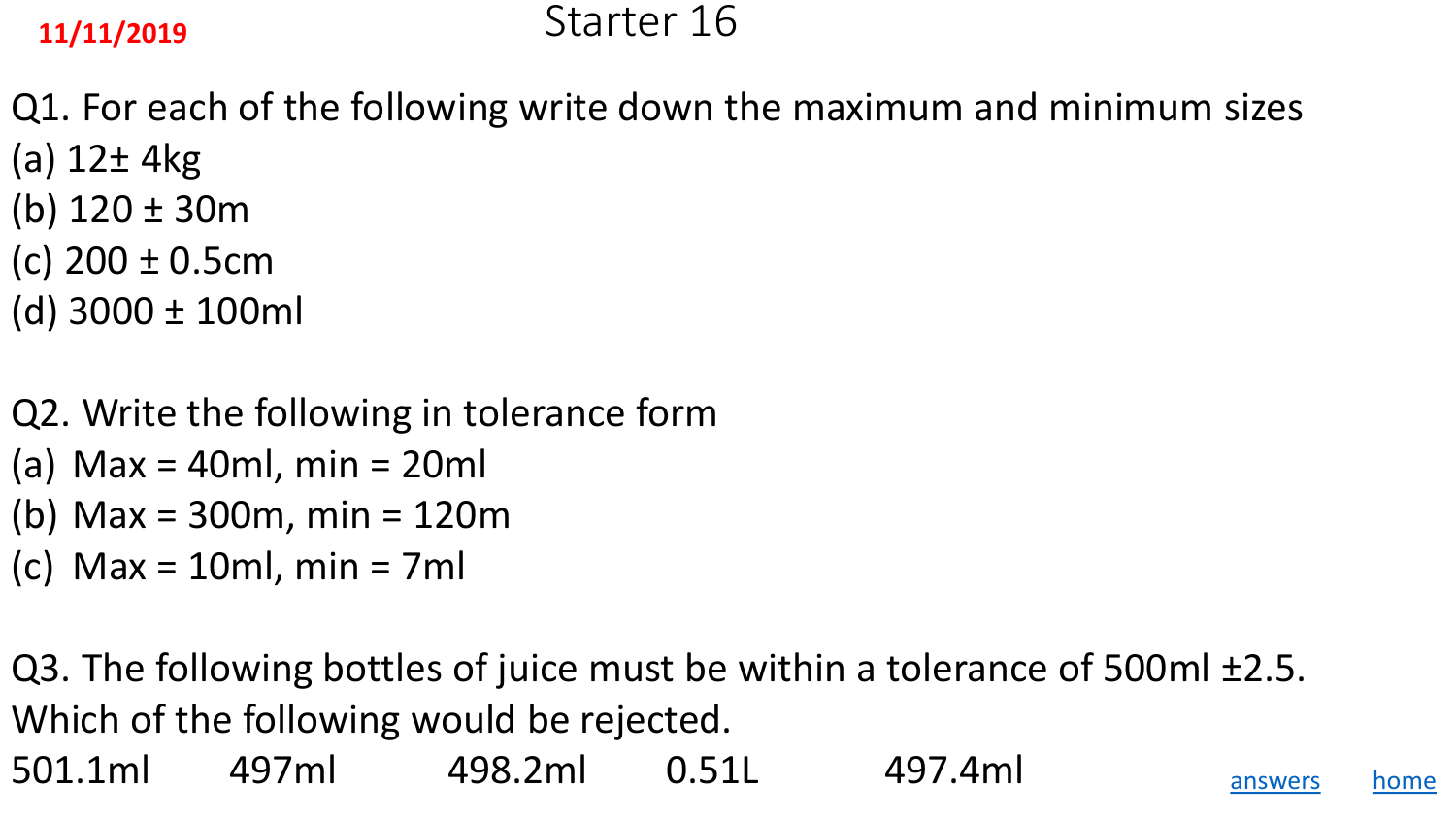<span id="page-32-0"></span>Starter 16 Answers **11/11/2019**

- $Q1a)$  Min = 8kg, Max = 16kg
- b) Min = 90m, Max = 150m
- c) Min = 199.5cm, Max = 200.5cm
- d) Min 2900ml, Max = 3100ml
- Q2. 30ml ±10
- b)  $210m \pm 90$
- c)  $8.5ml \pm 1.5$

Q3. 497ml, 0.51L, 497.4ml

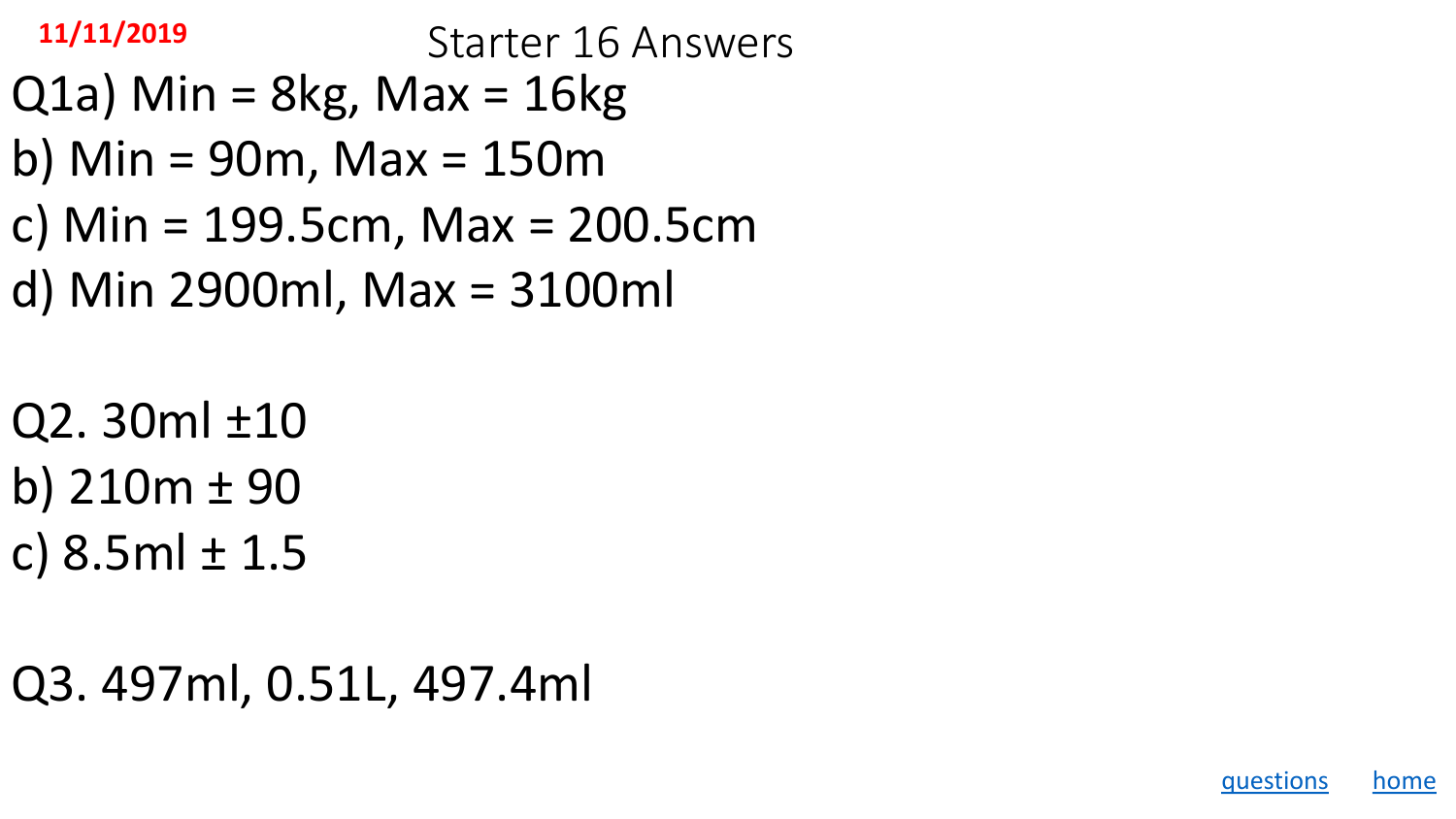- <span id="page-33-0"></span>Q1. Write the following in tolerance form
- (a) Max = 80ml, min = 200ml
- (b) Max = 1200m, min = 300m
- (c) Max = 60ml, min = 12ml

- Q2. The following bottles of juice must be within the tolerance levels of 500ml±1.75.
- Here is a list of bottles produced in millilitres;
- 502.1 498.5 500.65 500.9 499.2 498.2 500.4 501.3 500.1 499.4 500.7 498.1 501.8 501.3 500.4 499.25 Does the company have a success rate above 75%?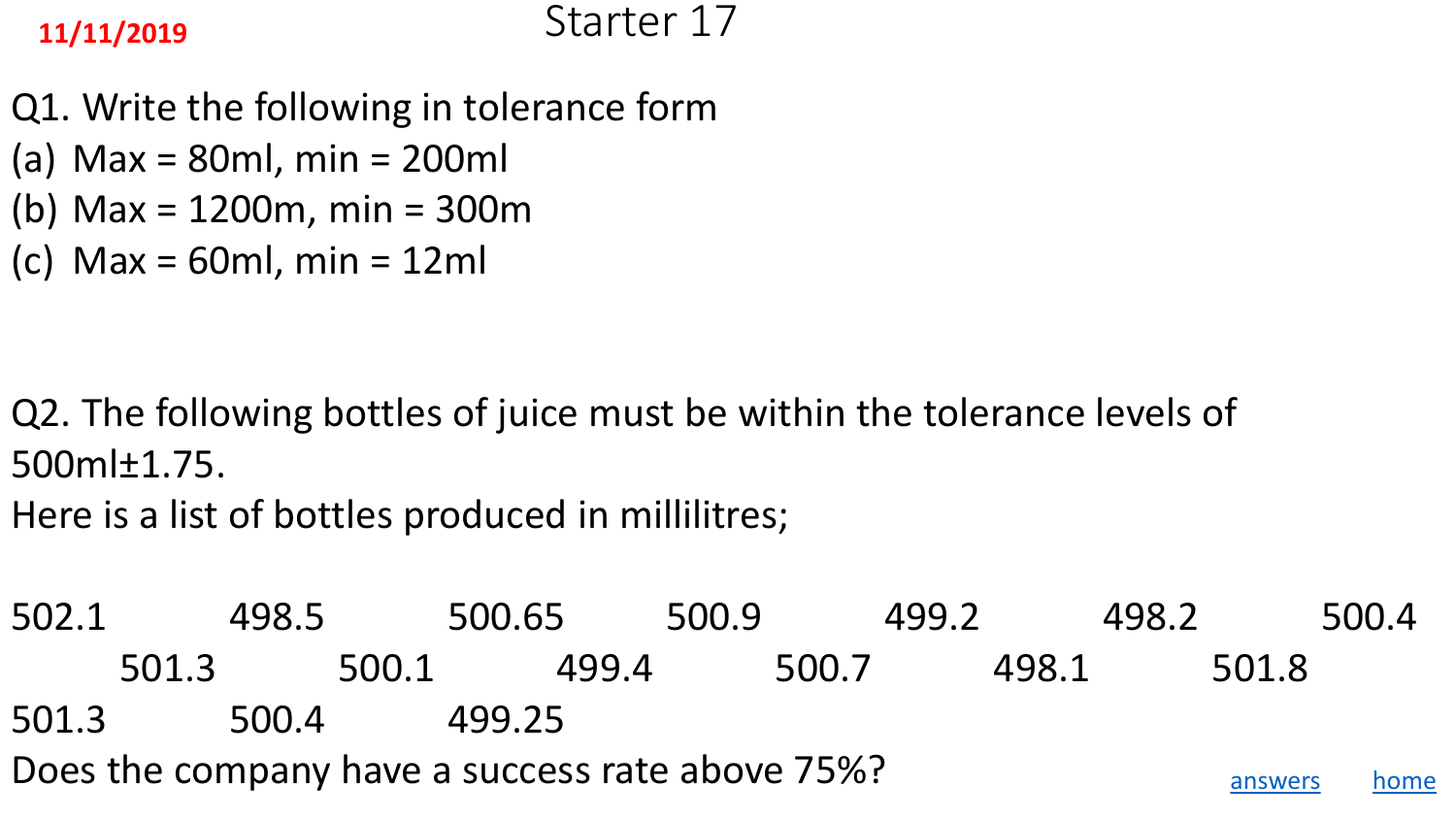<span id="page-34-0"></span>

Starter 17 Answers **11/11/2019**

Q1a)140±60ml b) 750±450m c) 36±24ml

## Q2.  $12/16 = 3/4 = 0.75$  75% No it is not above 75%.

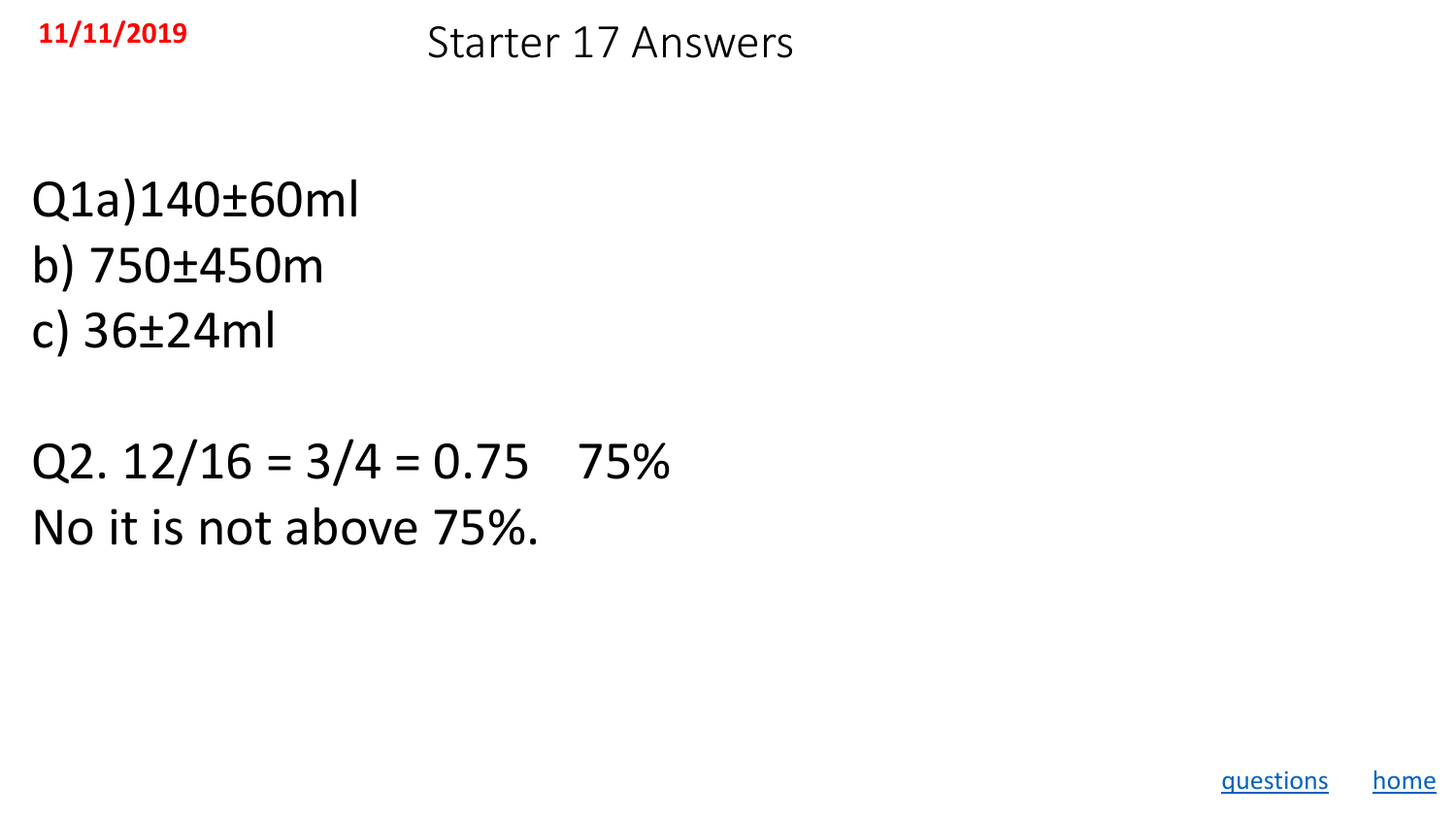## <span id="page-35-0"></span>**11/11/2019** Starter 18

Q1. What is the most about of boxes you can fit in the container. Justify you answer with working.



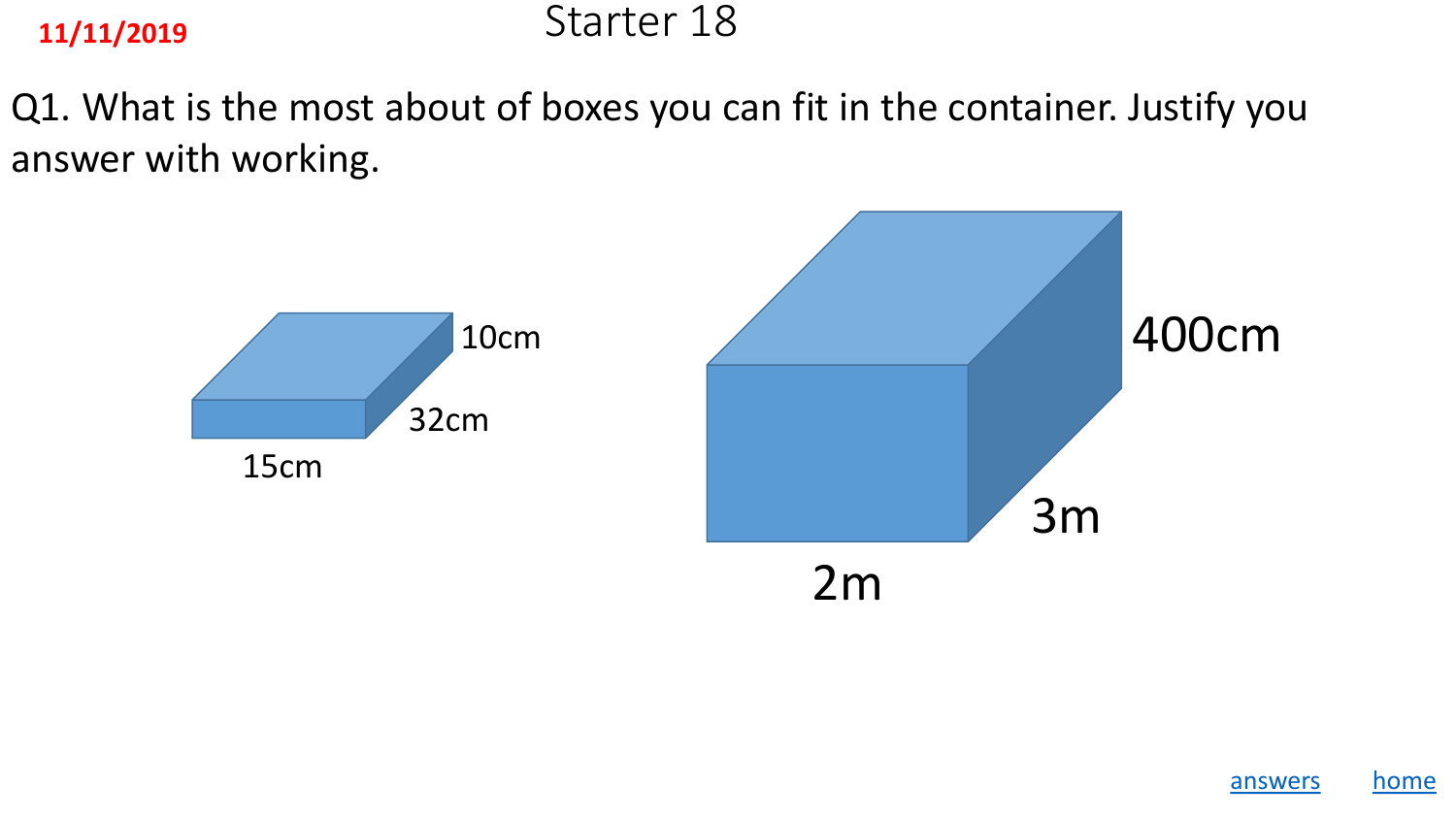Q1

## <span id="page-36-0"></span>Starter 18 Answers **11/11/2019**

| 200     | 300   | <b>150</b> | Total |
|---------|-------|------------|-------|
| 12      | 24    | 8          | 3456  |
| 12      | 8     | 24         | 3552  |
| 24      | 12    | 8          | 3600  |
| 24      | 8     | 12         | 3552  |
| 8       | 24    | 12         | 3600  |
| 25<br>8 | 12 25 | 24<br>6    | 3750  |

3750 is the maximum number of boxes

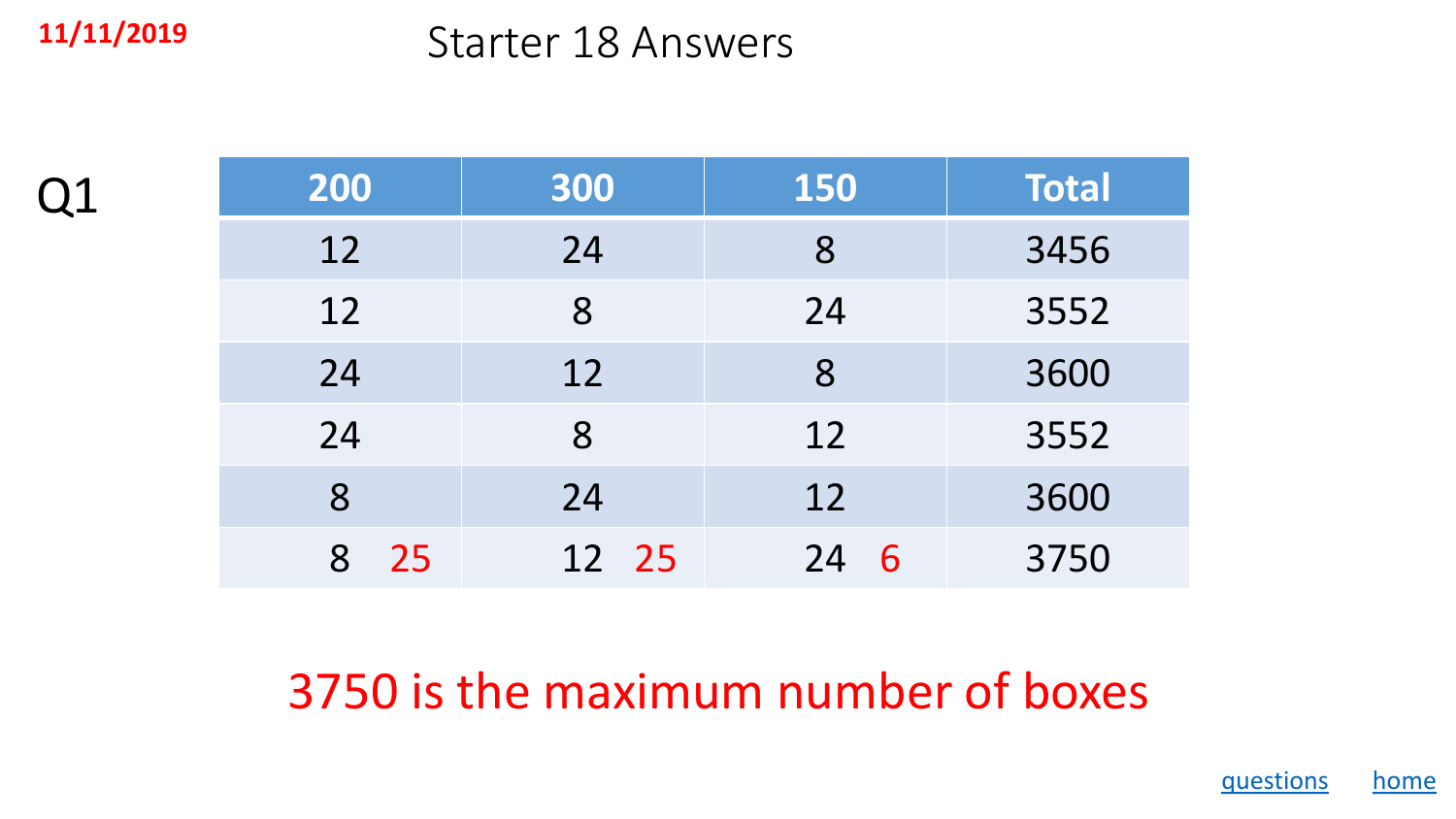## <span id="page-37-0"></span>**11/11/2019** Starter 19

Q1. What is the most about of boxes you can fit in the container. Justify you answer with working.



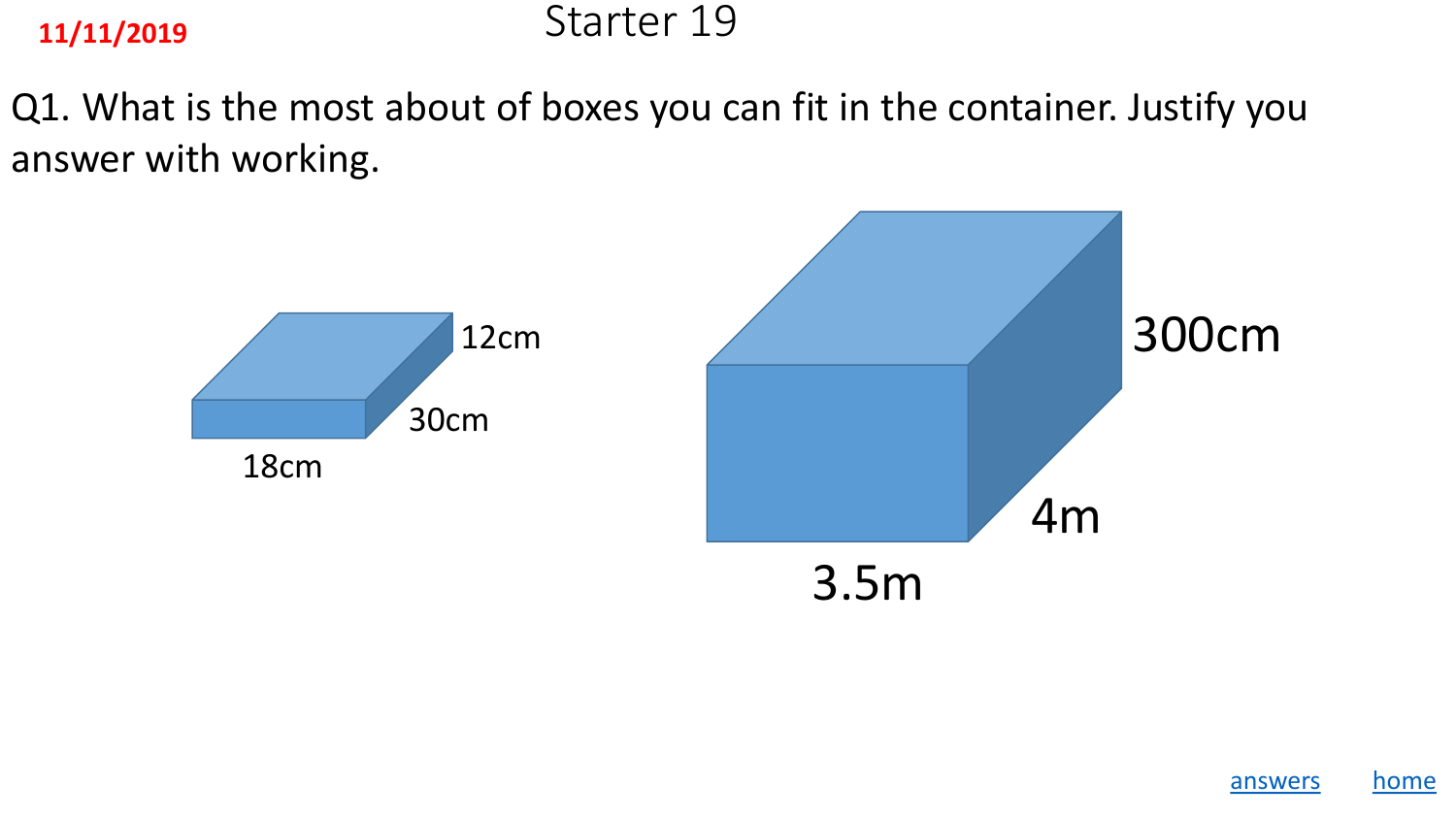<span id="page-38-0"></span>

Starter 19 Answers **11/11/2019**

# 6380 is the most number of boxes you fit in the contain.

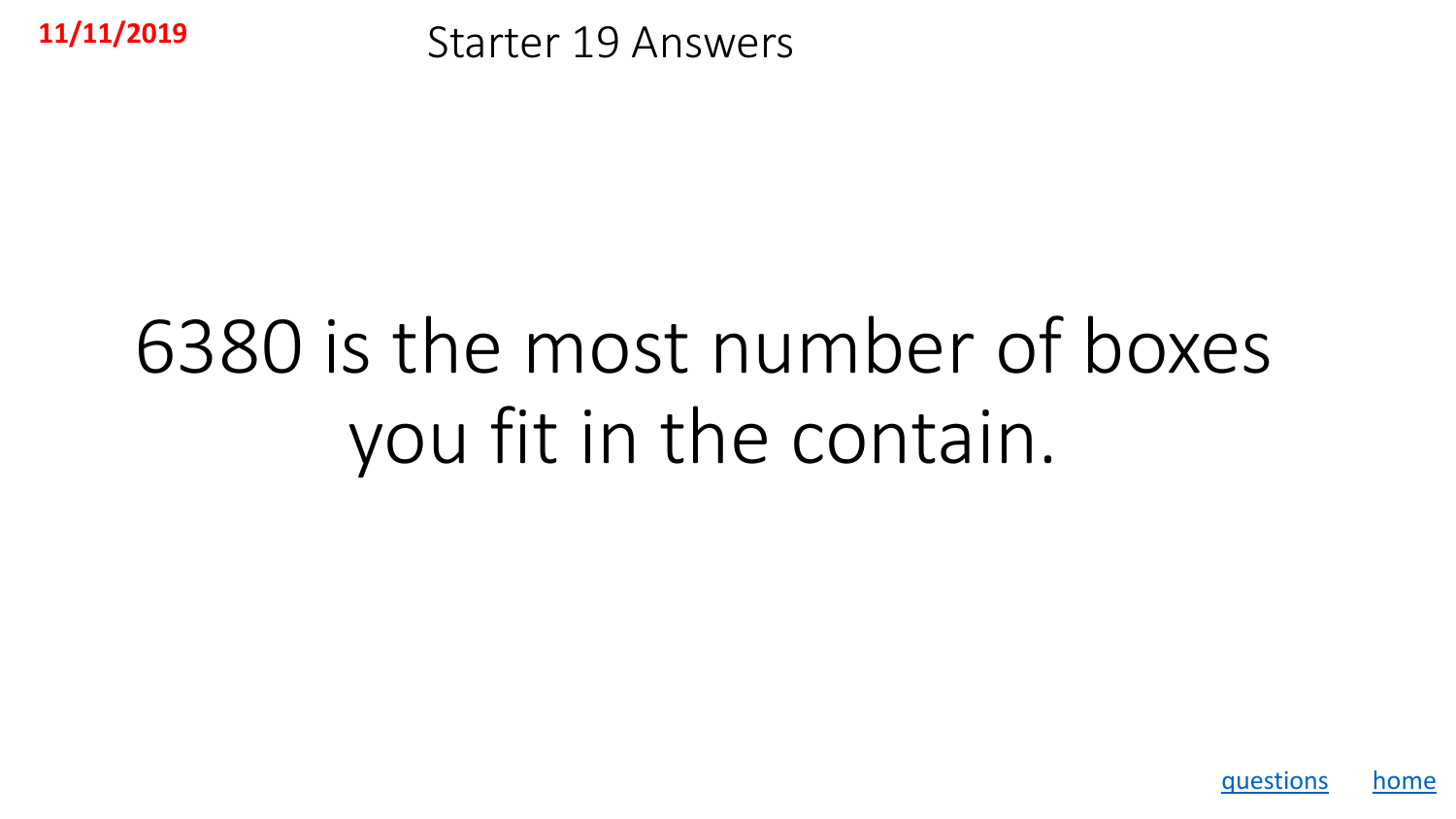<span id="page-39-0"></span>





Using a scale of 1cm = 4m. Work out the height of the tree.

### Q2. Increase £14000 by 5% for 4 years

Q3. A 10kg bag of flour costs £4.20, what is the cost of a 3kg bag

Q4. Ryan, Tim and Sally share £300 between them in a ratio of 4:3:3 resepctively. How much more does Ryan get than Tim or Sally?

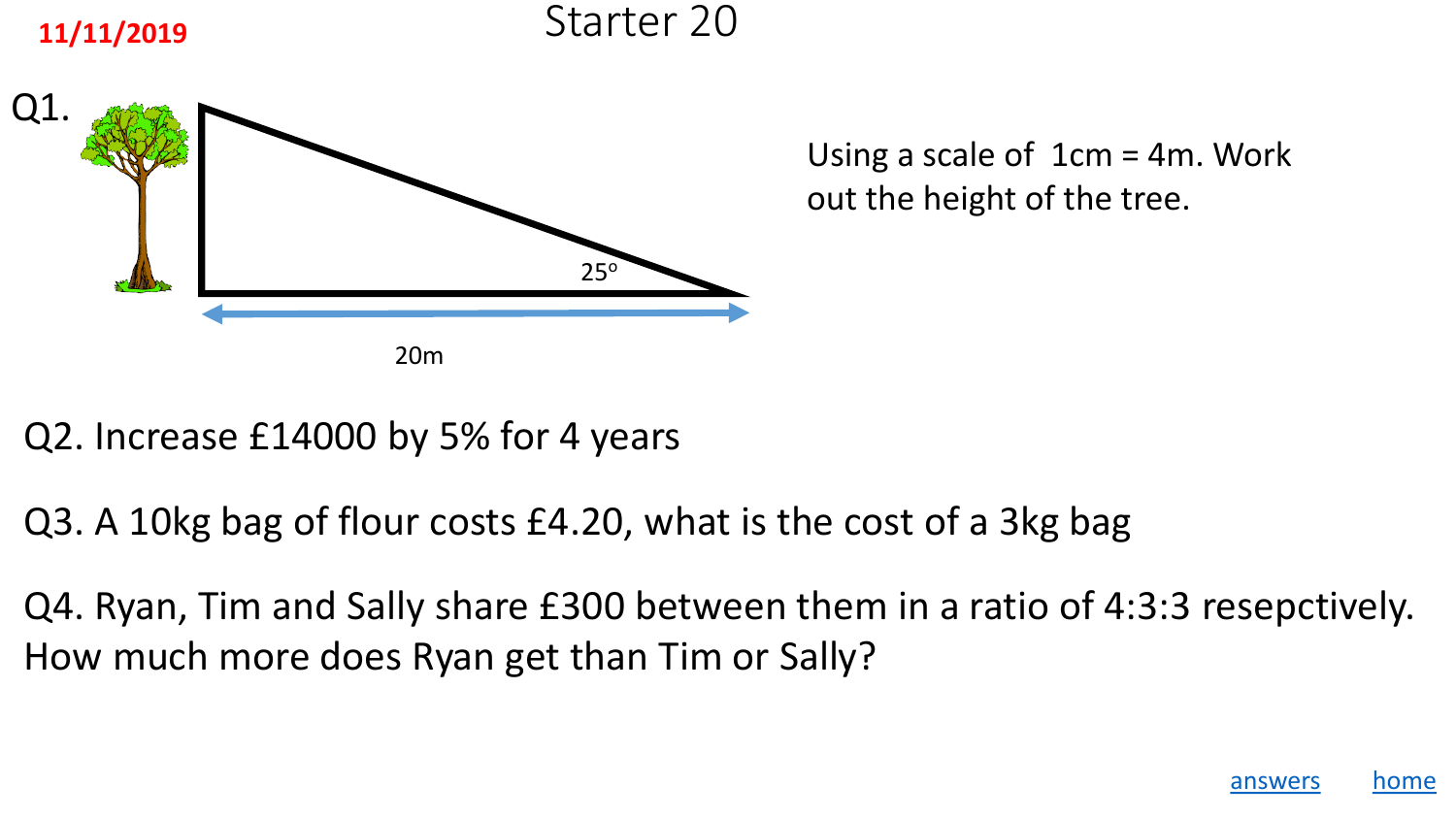<span id="page-40-0"></span>

Starter 20 Answers **11/11/2019**

## 1. Between 9 and 11m

- 2. £17017.08
- 3. £1.26
- 4. £30 more than Tim or Sally

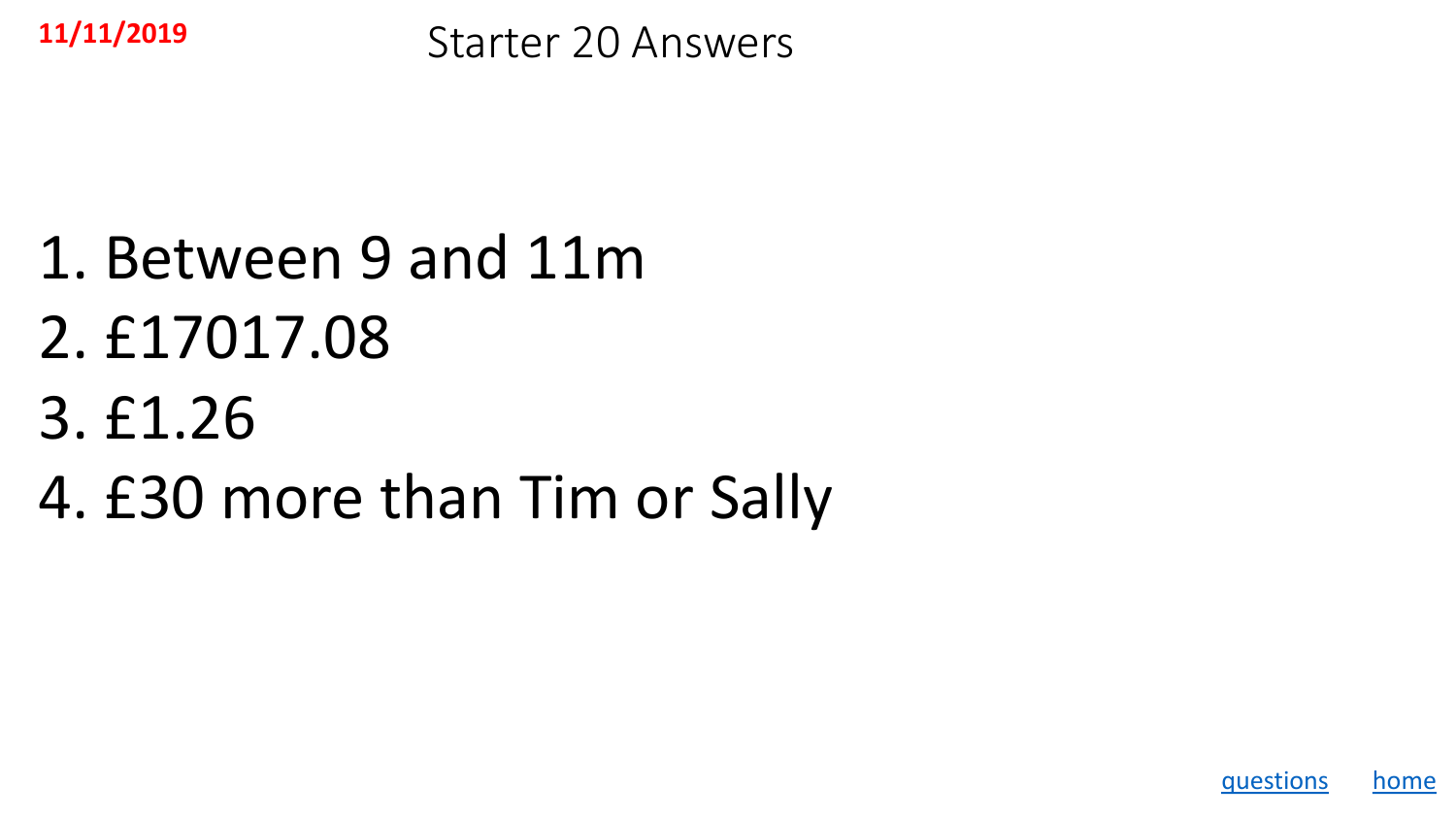<span id="page-41-0"></span>**11/11/2019** Starter 21



**Write your answer to 1 decimal place.**

[answers](#page-42-0) [home](#page-0-0)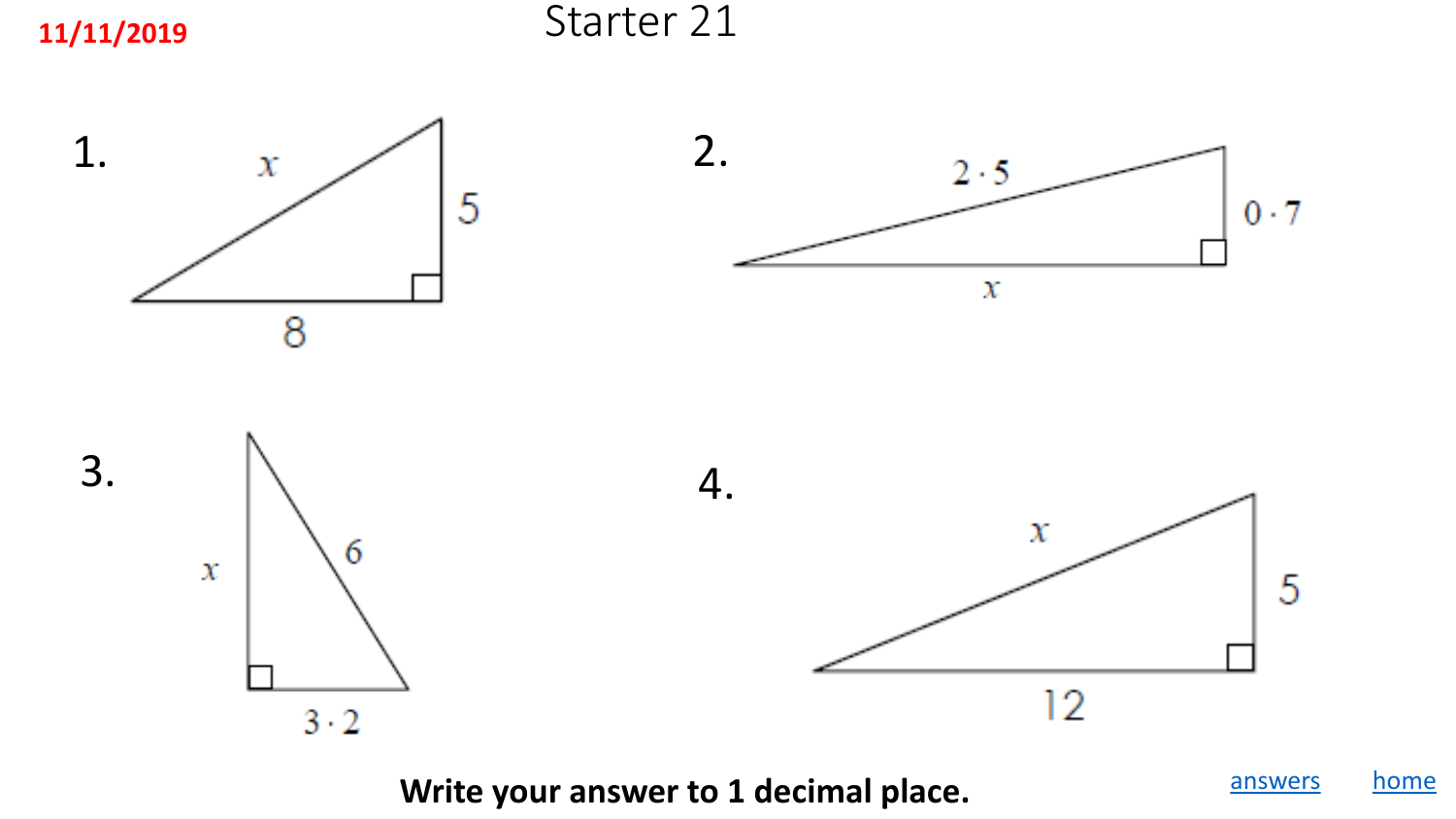<span id="page-42-0"></span>

## Starter 21 Answers **11/11/2019**

1. 9.4 2. 2.6 3. 6.8

4. 13.0

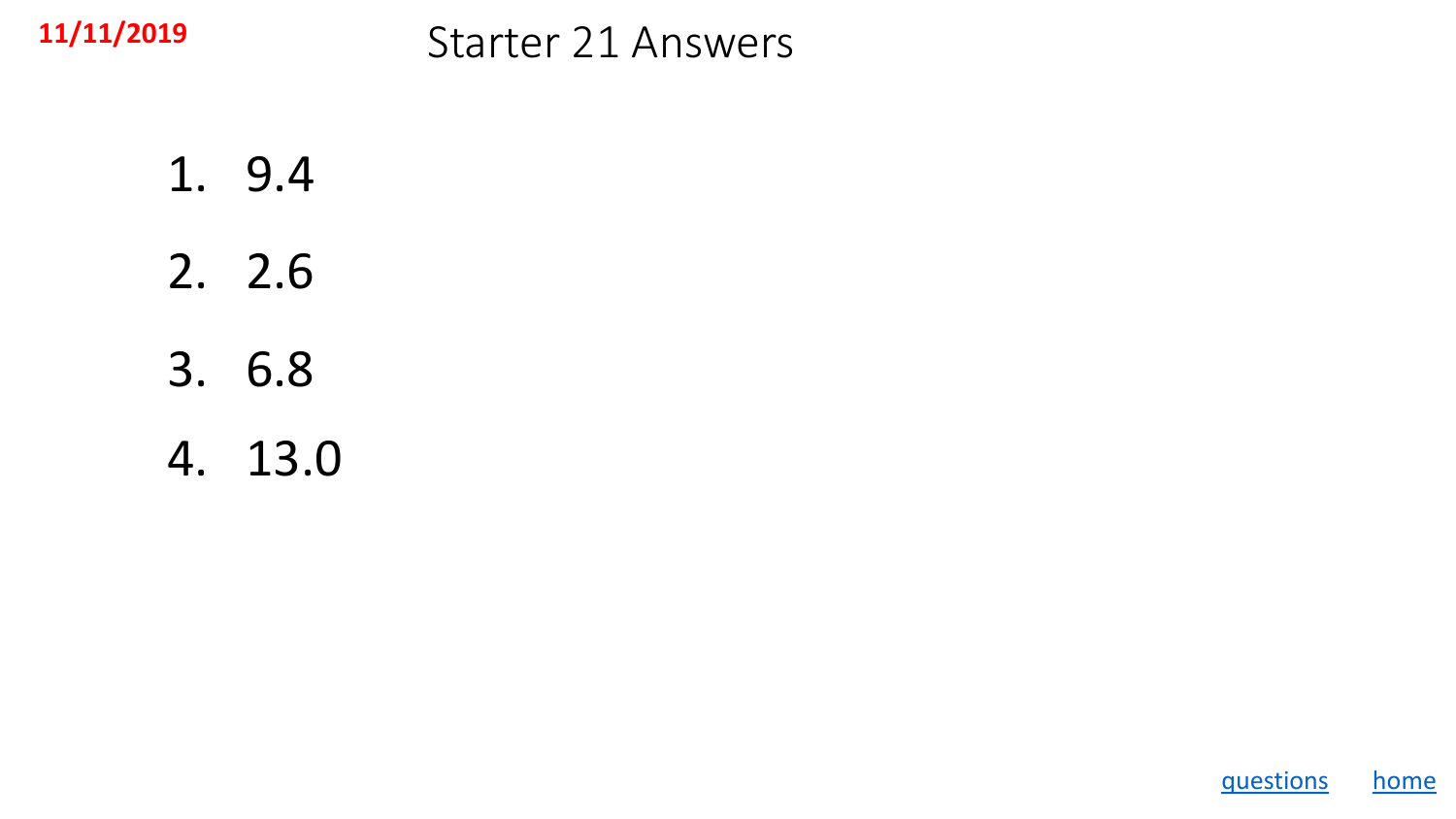## <span id="page-43-0"></span>**11/11/2019** Starter 22

- 1. Decrease £25000 by 4% for 3 years. Write your answer to the nearest pound.
- 2. The sizes of coins can be 2.5mm±0.05. What is the maximum and minimum sizes?
- 3. Write 30 out of 40 as a percentage 4. Find the perimeter of this triangle and the perimeter of this triangle 7cm 10cm 5. Find the volume of the shapes below. **6cm 7cm 6cm 10cm 12cm 8cm 4cm 6cm**